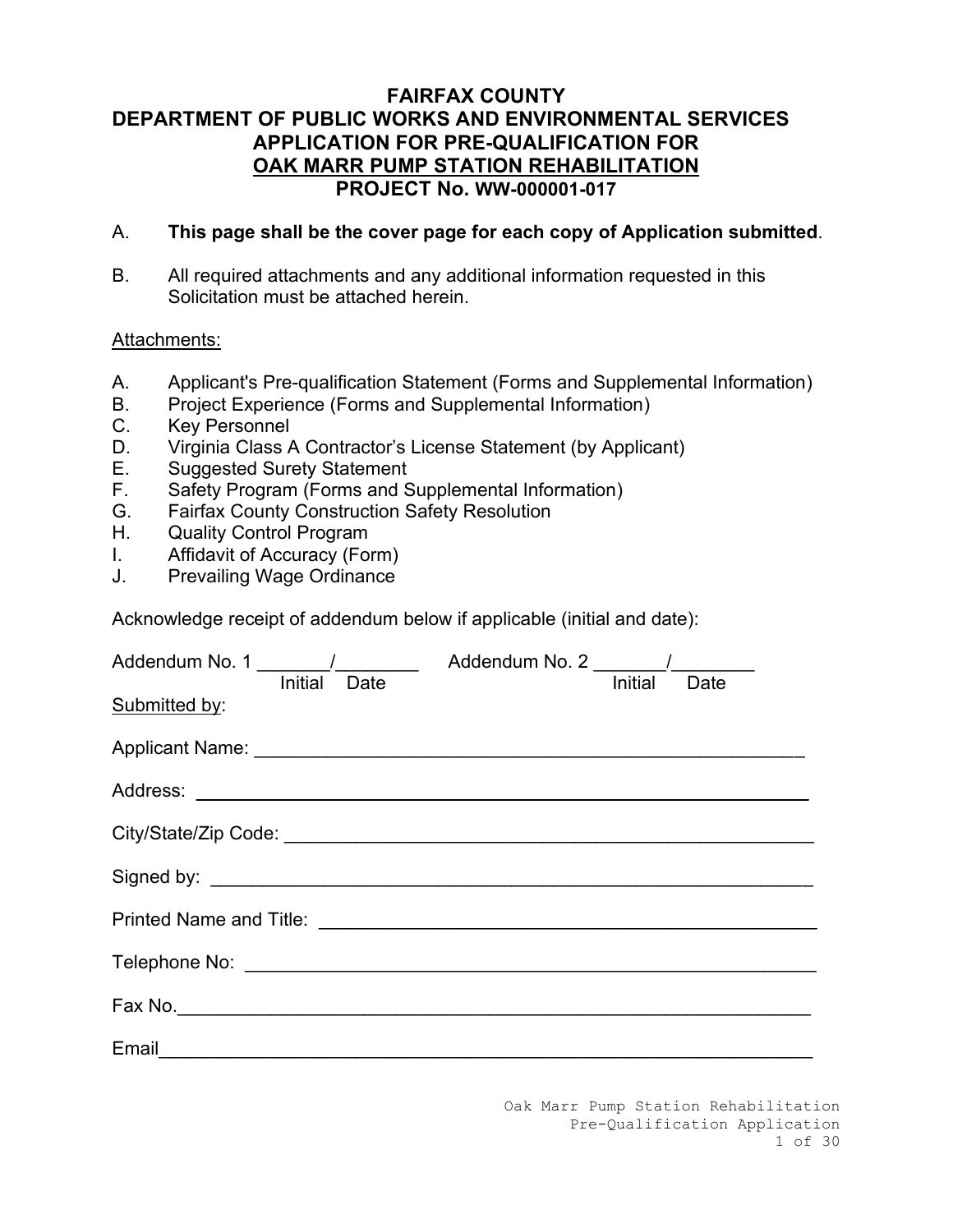# **APPLICANT'S PRE-QUALIFICATION STATEMENT**

# **OAK MARR PUMP STATION REHABILITATION**

| Applicant's Virginia Contractor's License Number: __________________ Class: _______ |  |  |  |
|-------------------------------------------------------------------------------------|--|--|--|
| Tax ID No. (Soc. Sec. No. If Sole Proprietor): _________________________________    |  |  |  |
| Person who can respond authoritatively to any questions about this statement:       |  |  |  |
|                                                                                     |  |  |  |
|                                                                                     |  |  |  |
| Indicate if: Corporation Sole Proprietor Partnership                                |  |  |  |
| Joint Venture Other (Indicate) Communications                                       |  |  |  |

*The Applicant may attach additional information deemed appropriate to respond. Do not attach additional information irrelevant to the response.*

### **1. Organization**

A. How many years has your organization been in business as a construction contractor? \_\_\_\_\_\_\_\_\_\_\_\_

> Oak Marr Pump Station Rehabilitation Pre-Qualification Application 2 of 30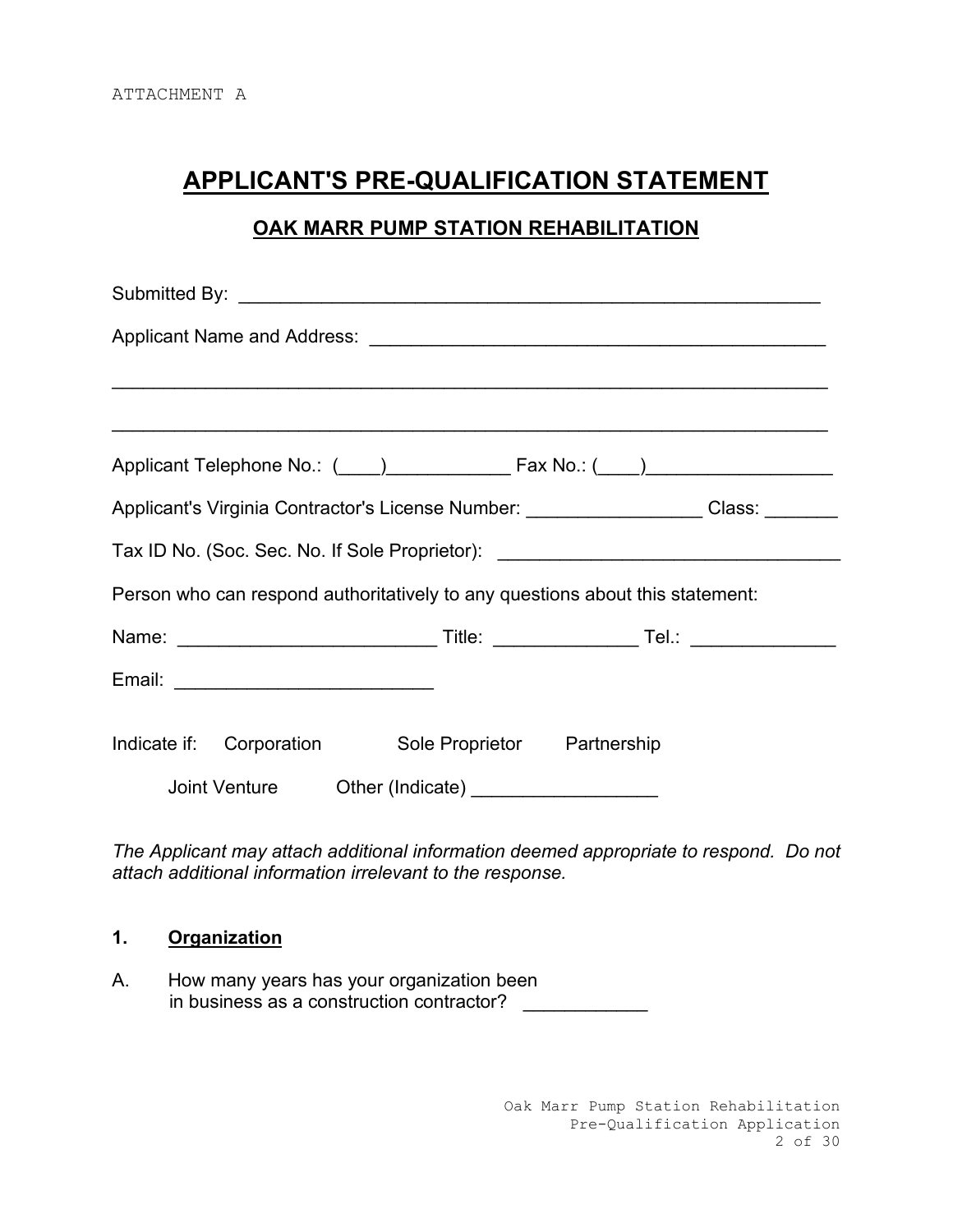| В. | How many years has your organization been<br>in business under its present business name? |                                                                                                                      |  |  |
|----|-------------------------------------------------------------------------------------------|----------------------------------------------------------------------------------------------------------------------|--|--|
| C. | Under what other or former names has your organization operated?                          |                                                                                                                      |  |  |
|    |                                                                                           |                                                                                                                      |  |  |
|    |                                                                                           |                                                                                                                      |  |  |
| D. | If your organization is a corporation, please indicate:                                   |                                                                                                                      |  |  |
|    | Date of Incorporation:                                                                    |                                                                                                                      |  |  |
|    | State of Incorporation:                                                                   |                                                                                                                      |  |  |
|    | <b>President's Name:</b>                                                                  |                                                                                                                      |  |  |
|    | Vice President's Name(s):                                                                 |                                                                                                                      |  |  |
|    |                                                                                           |                                                                                                                      |  |  |
|    |                                                                                           |                                                                                                                      |  |  |
|    | Secretary's Name:                                                                         | the control of the control of the control of the control of                                                          |  |  |
|    | Treasurer's Name:                                                                         | <u> 1989 - Johann John Stone, market fransk politiker (</u>                                                          |  |  |
| Е. | If your organization is a partnership, please indicate:                                   |                                                                                                                      |  |  |
|    | Date of Organization:                                                                     |                                                                                                                      |  |  |
|    | <b>Type of Partnership</b><br>(If Applicable):                                            | <u> 1989 - Johann Barbara, martxa alemani</u> ar a                                                                   |  |  |
|    | Name(s) of General Partners:                                                              | <u> 1990 - Johann John Stone, mars eta bat eta bat eta bat eta bat eta bat eta bat eta bat eta bat eta bat eta b</u> |  |  |
|    |                                                                                           |                                                                                                                      |  |  |
| F. | If your organization is a sole proprietorship, please indicate:                           |                                                                                                                      |  |  |
|    |                                                                                           |                                                                                                                      |  |  |
|    |                                                                                           |                                                                                                                      |  |  |
|    |                                                                                           |                                                                                                                      |  |  |

Oak Marr Pump Station Rehabilitation Pre-Qualification Application 3 of 30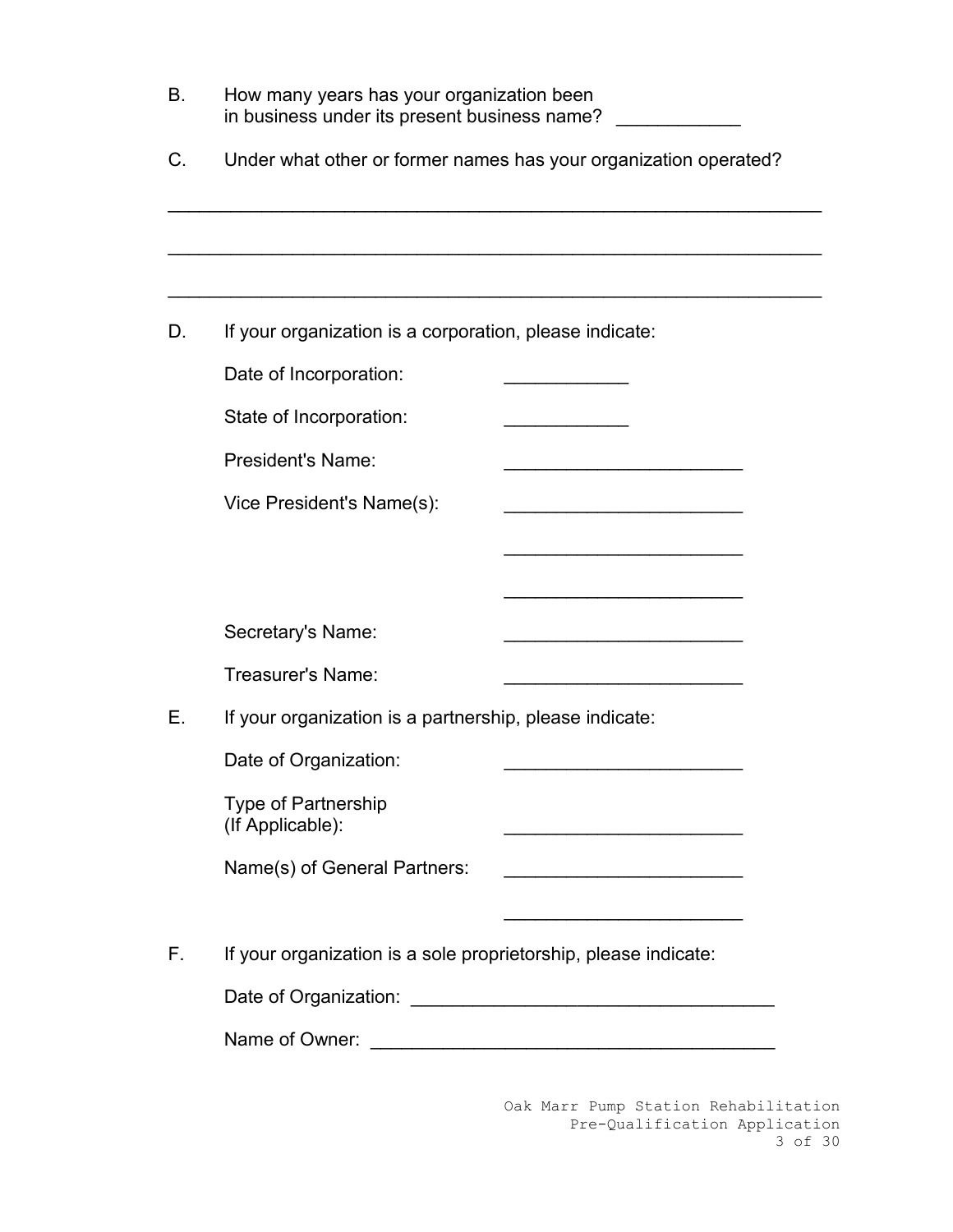G. If the form of your organization is other than those listed above, describe it and name the principals and date of commencement of business:

 $\mathcal{L}_\text{max}$  , and the contribution of the contribution of the contribution of the contribution of the contribution of the contribution of the contribution of the contribution of the contribution of the contribution of t \_\_\_\_\_\_\_\_\_\_\_\_\_\_\_\_\_\_\_\_\_\_\_\_\_\_\_\_\_\_\_\_\_\_\_\_\_\_\_\_\_\_\_\_\_\_\_\_\_\_\_\_\_\_\_\_\_\_  $\mathcal{L}_\text{max}$  , and the contribution of the contribution of the contribution of the contribution of the contribution of the contribution of the contribution of the contribution of the contribution of the contribution of t H. Submit a copy of the applicant's current organization chart showing numbers of employees by discipline and project and the names and titles down through Project Field Superintendent. I. Provide proposed organizational chart for the project with names of key personnel. J. Is the applicant related to another firm as a parent, subsidiary or affiliate? Yes No If yes, give names and addresses of all affiliated parent and/or subsidiary companies. Indicate which companies are subsidiaries.  $\mathcal{L}_\text{max} = \frac{1}{2} \sum_{i=1}^n \mathcal{L}_\text{max}(\mathcal{L}_i - \mathcal{L}_i)$  $\overline{\phantom{a}}$  ,  $\overline{\phantom{a}}$  ,  $\overline{\phantom{a}}$  ,  $\overline{\phantom{a}}$  ,  $\overline{\phantom{a}}$  ,  $\overline{\phantom{a}}$  ,  $\overline{\phantom{a}}$  ,  $\overline{\phantom{a}}$  ,  $\overline{\phantom{a}}$  ,  $\overline{\phantom{a}}$  ,  $\overline{\phantom{a}}$  ,  $\overline{\phantom{a}}$  ,  $\overline{\phantom{a}}$  ,  $\overline{\phantom{a}}$  ,  $\overline{\phantom{a}}$  ,  $\overline{\phantom{a}}$  $\mathcal{L}_\text{max} = \frac{1}{2} \sum_{i=1}^n \mathcal{L}_\text{max}(\mathbf{z}_i - \mathbf{z}_i)$ **2. Judgments**

A. Has the applicant or any officer, director or owner thereof had any judgments entered against him within the past ten years for breach of contracts for governmental or non-governmental construction, including, but not limited to, design-build or construction management?

 $\mathcal{L}_\text{max}$  , and the contract of the contract of the contract of the contract of the contract of the contract of

\_\_\_\_\_\_\_\_\_\_\_\_\_\_\_\_\_\_\_\_\_\_\_\_\_\_\_\_\_\_\_\_\_\_\_\_\_\_\_\_\_\_\_\_\_\_\_\_\_\_\_\_\_\_\_\_\_

 $\mathcal{L}_\mathcal{L} = \mathcal{L}_\mathcal{L} = \mathcal{L}_\mathcal{L} = \mathcal{L}_\mathcal{L} = \mathcal{L}_\mathcal{L} = \mathcal{L}_\mathcal{L} = \mathcal{L}_\mathcal{L} = \mathcal{L}_\mathcal{L} = \mathcal{L}_\mathcal{L} = \mathcal{L}_\mathcal{L} = \mathcal{L}_\mathcal{L} = \mathcal{L}_\mathcal{L} = \mathcal{L}_\mathcal{L} = \mathcal{L}_\mathcal{L} = \mathcal{L}_\mathcal{L} = \mathcal{L}_\mathcal{L} = \mathcal{L}_\mathcal{L}$ 

If yes, provide details on any such judgment.

Oak Marr Pump Station Rehabilitation Pre-Qualification Application 4 of 30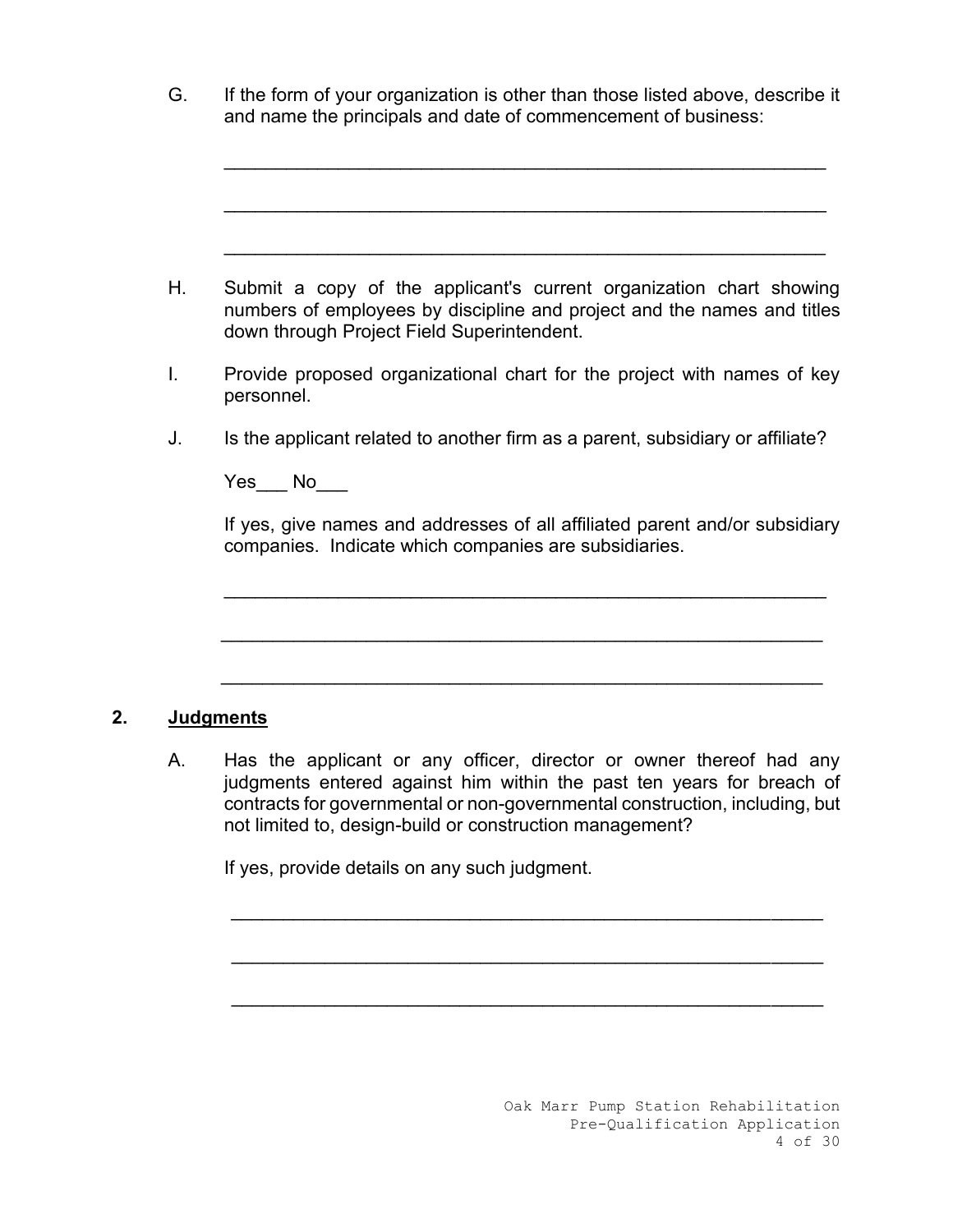### **3. Contract Compliance**

A. Has your firm been found to be in substantial noncompliance with the terms and conditions of prior construction contracts in the past 10 years?

Yes No No District No No District No. 1996. In 1997, 1997, 1997, 1997, 1997, 1997

If yes, provide details on any such instance.

B. Has the Applicant ever failed to complete any work awarded to it? If yes, state date(s), project(s), owner or A/E reference(s), and reason(s).

 $\mathcal{L}_\text{max}$  , and the contract of the contract of the contract of the contract of the contract of the contract of the contract of the contract of the contract of the contract of the contract of the contract of the contr

\_\_\_\_\_\_\_\_\_\_\_\_\_\_\_\_\_\_\_\_\_\_\_\_\_\_\_\_\_\_\_\_\_\_\_\_\_\_\_\_\_\_\_\_\_\_\_\_\_\_\_\_\_\_\_\_\_\_

- Yes No No District No No District No. 1996. In 1997, 1997, 1997, 1997, 1997, 1997
- C. Has the Applicant ever been party to a construction contract, which was terminated by the owner, for the owner's convenience or otherwise? If yes, state date(s), project(s), owner or A/E reference(s), and reason(s).

| v<br>$\sim$<br>່ປະ | N<br>NO. |  |
|--------------------|----------|--|
|                    |          |  |

 D. Has the Applicant ever been declared to be in default or partial default on a construction contract or project? If yes, state date(s), project(s), owner or A/E reference(s), and reason(s).

Yes \_\_\_\_\_\_ No \_\_\_\_\_\_

 E. Has the Owner or Owner's Agent ever taken steps to complete contract work, which was the Applicants own responsibility? If yes, indicate date(s), project(s), owner or A/E references, and reason(s).

Yes No  $\blacksquare$ 

 F. Has the Applicant ever been the subject of a stop work order on a construction project? If yes, state date(s), project (s), and reason(s).

Yes No No

 G. Are there any judgments, claims, suites, arbitration proceedings, or other legal proceedings pending or outstanding to which the Applicant is a party? If yes, state date(s), project(s), and reason(s).

Yes \_\_\_\_\_\_ No \_\_\_\_\_\_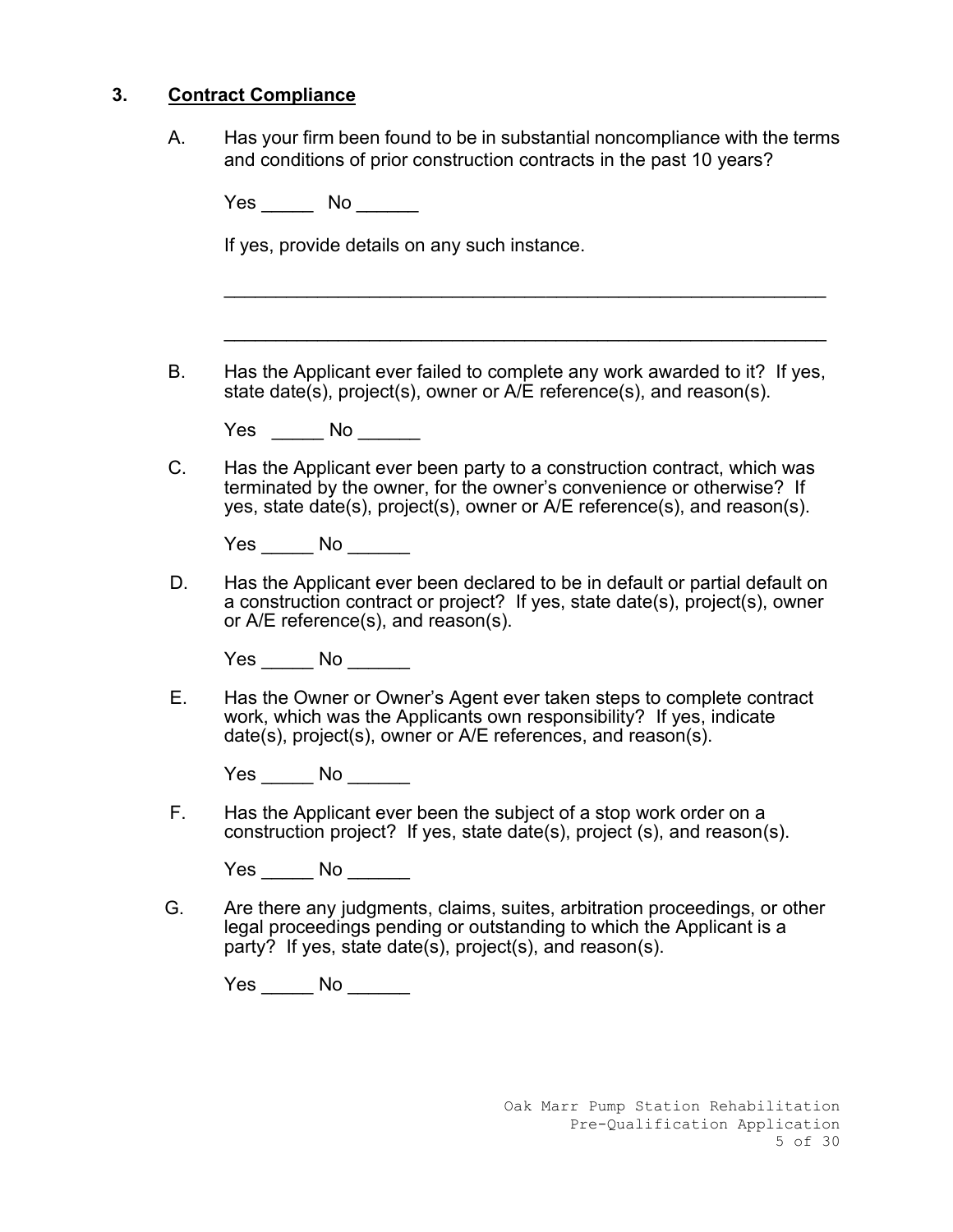H. Has the Applicant filed or caused to be filed, any suits, arbitration requests or claims with regard to any construction contracts within the past five (5) years? If yes, state date(s), project (s), and reason(s).

| Yes | No |  |  |  |  |
|-----|----|--|--|--|--|
|     |    |  |  |  |  |

I. Has the Applicant been assessed liquidated damages for failure to complete a project by contract date within the past ten (10) years? If yes, state date(s), project (s), and reason(s).

Yes No No District No No District No. 1997

J. Has the Applicant ever failed to complete punch list work on time.

Yes \_\_\_\_\_ No \_\_\_\_\_\_

#### **4. Convictions**

Has the applicant or any officer, director or owner thereof been convicted within the past ten (10) years of a crime related to governmental or non-governmental construction or contracting, including, but not limited to, violation of (i) Ethics in Public Contracting (Article 4 - § 11-72 et seq.), (ii) the Virginia Governmental Government (Chapter 4.2 - § 59.1 - 68.6 et seq.) of Title 59.1), or (iv) any substantially similar law of the United States or another state? If yes, provide details on any such convictions on a separate sheet.

Yes \_\_\_\_\_ No \_\_\_\_\_\_

#### **5. Debarment**

Is the applicant or any officer, director or owner thereof currently debarred pursuant to an established debarment procedure from bidding or contracting by any public body, agency of another state or agency of the federal government?

\_\_\_\_\_\_\_\_\_\_\_\_\_\_\_\_\_\_\_\_\_\_\_\_\_\_\_\_\_\_\_\_\_\_\_\_\_\_\_\_\_\_\_\_\_\_\_\_\_\_\_\_\_\_\_\_\_\_\_\_\_\_\_

 $\mathcal{L}_\text{max}$  , and the contribution of the contribution of the contribution of the contribution of the contribution of the contribution of the contribution of the contribution of the contribution of the contribution of t

\_\_\_\_\_\_\_\_\_\_\_\_\_\_\_\_\_\_\_\_\_\_\_\_\_\_\_\_\_\_\_\_\_\_\_\_\_\_\_\_\_\_\_\_\_\_\_\_\_\_\_\_\_\_\_\_\_\_\_\_\_\_\_

 $\mathcal{L}_\text{max}$  , and the contribution of the contribution of the contribution of the contribution of the contribution of the contribution of the contribution of the contribution of the contribution of the contribution of t

Yes No  $\blacksquare$ 

If yes, provide details: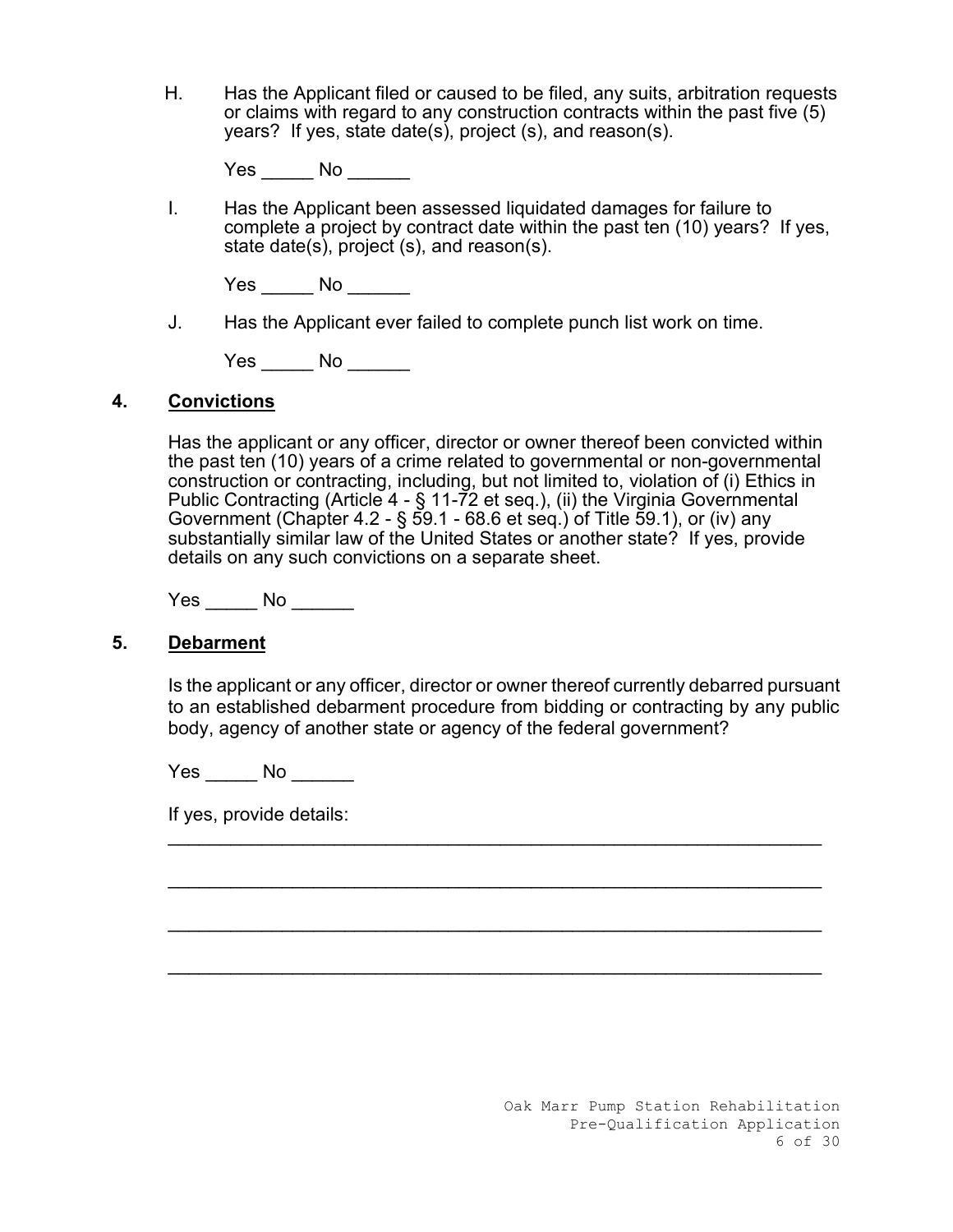- References (Provide at least five (5) references in each category and include for each reference its name, address, telephone number, and name of contact 6. person.)<br>A. ENGINEERS/ARCHITECTS:
- 

|           | $2.$ $\overline{\phantom{a}}$   |
|-----------|---------------------------------|
|           | $3.$ $\overline{\phantom{a}}$   |
|           | 4. $\overline{\phantom{a}}$     |
|           |                                 |
|           | $5.$ $\overline{\phantom{a}}$   |
|           | <b>B. MAJOR SUBCONTRACTORS:</b> |
|           |                                 |
|           |                                 |
|           | $3.$ $\overline{\phantom{a}}$   |
|           | 4. $\overline{\phantom{a}}$     |
|           | $5.$ $\overline{\phantom{a}}$   |
| C.OWNERS: |                                 |
|           |                                 |
|           |                                 |
|           | $\frac{3}{2}$                   |
|           | 4. $\qquad \qquad$              |
|           | $5.$ $\overline{\phantom{a}}$   |
|           |                                 |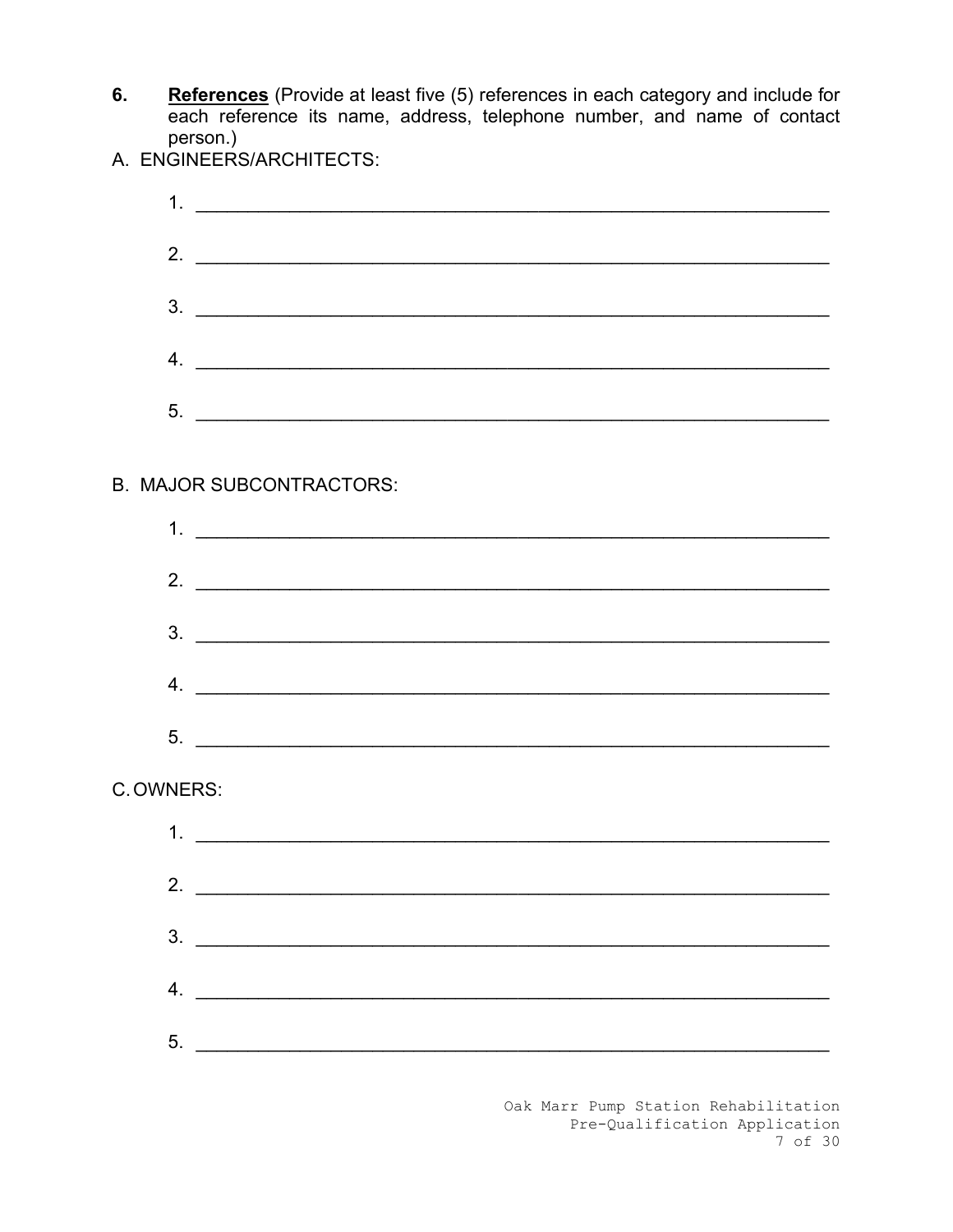### **7. Financial**

A. Does any individual, company or corporation own a 10% or more interest in the outstanding shares of the capital stock of the Applicant?

| Yes | No |  |
|-----|----|--|
|     |    |  |

If yes, list the name and percent interest of ownership held in the Applicant.  $\mathcal{L}_\text{max}$  , and the contract of the contract of the contract of the contract of the contract of the contract of the contract of the contract of the contract of the contract of the contract of the contract of the contr

B. Audited financial statements for the Applicant's previous three fiscal years may be required. These financial statements, if requested, shall include a complete report of Applicant's financial resources, liabilities, equipment, and personnel.

 $\mathcal{L}_\text{max}$  , and the contract of the contract of the contract of the contract of the contract of the contract of the contract of the contract of the contract of the contract of the contract of the contract of the contr

C. Is the Applicant currently a debtor in any bankruptcy case or has been in bankruptcy at anytime during the previous five (5) years? If yes, state date(s), and reason(s).

Yes No  $\blacksquare$ 

#### **8. Workers Compensation Experience**

List your Experience Modification Rate (EMR) for workers compensation and OSHA incidence rate for the past three years:

| <b>EMR</b> | Incidence Rate |
|------------|----------------|
|            |                |
|            |                |
|            |                |

#### **9. Surety and Insurance**

- A. Provide documentation from your Surety identifying Applicant's total bonding capacity, individual job bonding capacity, and maximum the Applicant can be bonded on a single project. Provide Surety Statement as outlined in Attachment E.
- B. List all other sureties (name and address) that have written bonds for the Applicant during the last five years.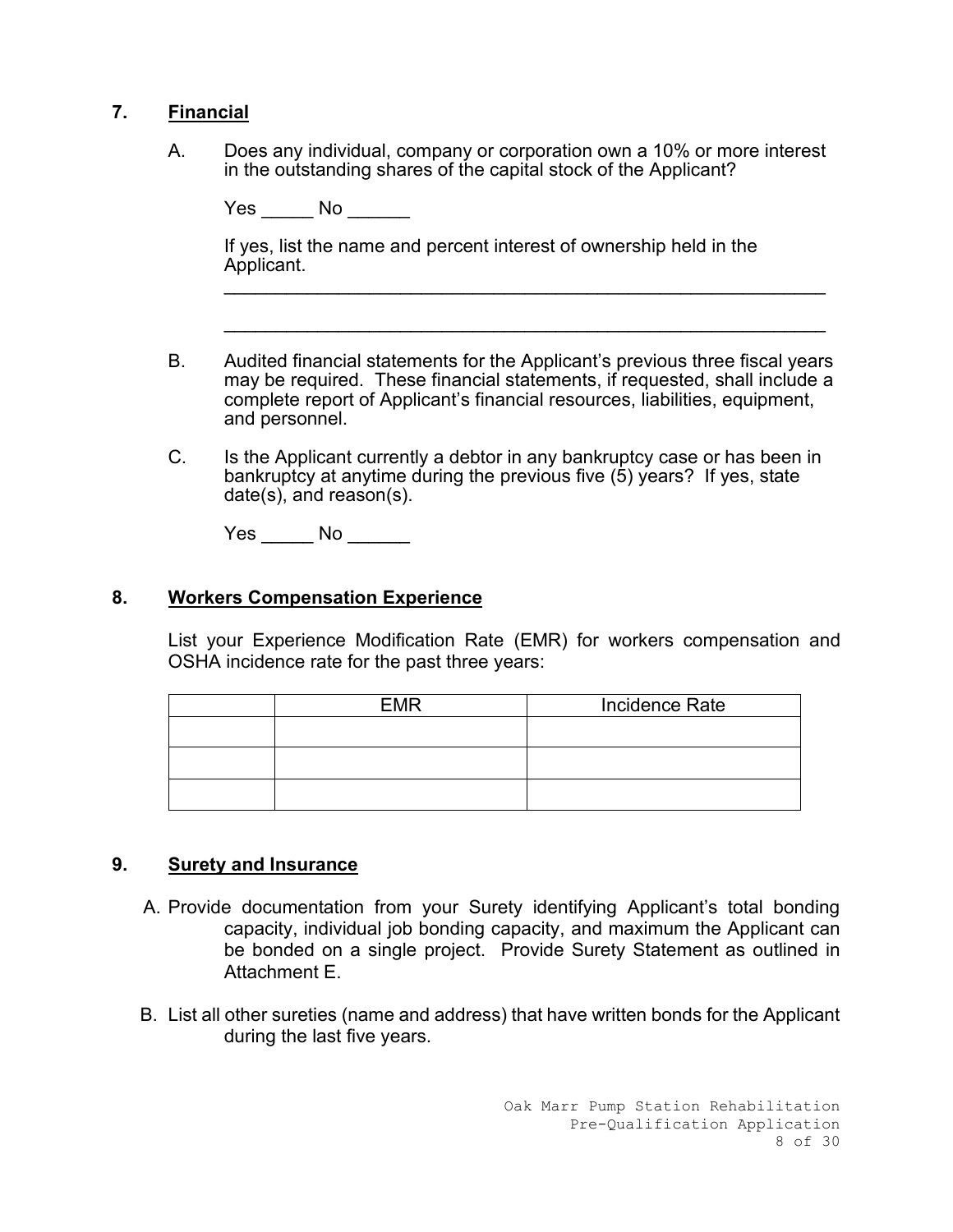| C. Provide the following information:                   |  |
|---------------------------------------------------------|--|
| Average annual contract volume for the past 5 years $$$ |  |

Total value of work in progress or under contract: \$

D. Has any surety company made a payment on Applicant's behalf as a result of default, to satisfy any claims made against a performance or payment bond in connection with any construction project during the previous five (5) years? If yes, state date(s), project(s), and reasons.

Yes No No

E. Has any insurance carrier, for any form of insurance, refused to renew insurance policy for your firm? If yes, state date(s), and reason(s).

Yes \_\_\_\_\_ No \_\_\_\_\_\_

## **10. Confidential and Proprietary Information**

` Initial here if the applicant requests that all information submitted as part of this prequalification process be considered a trade secret or as proprietary information subject to the provisions of subsection D of § 11-52, Code of Virginia.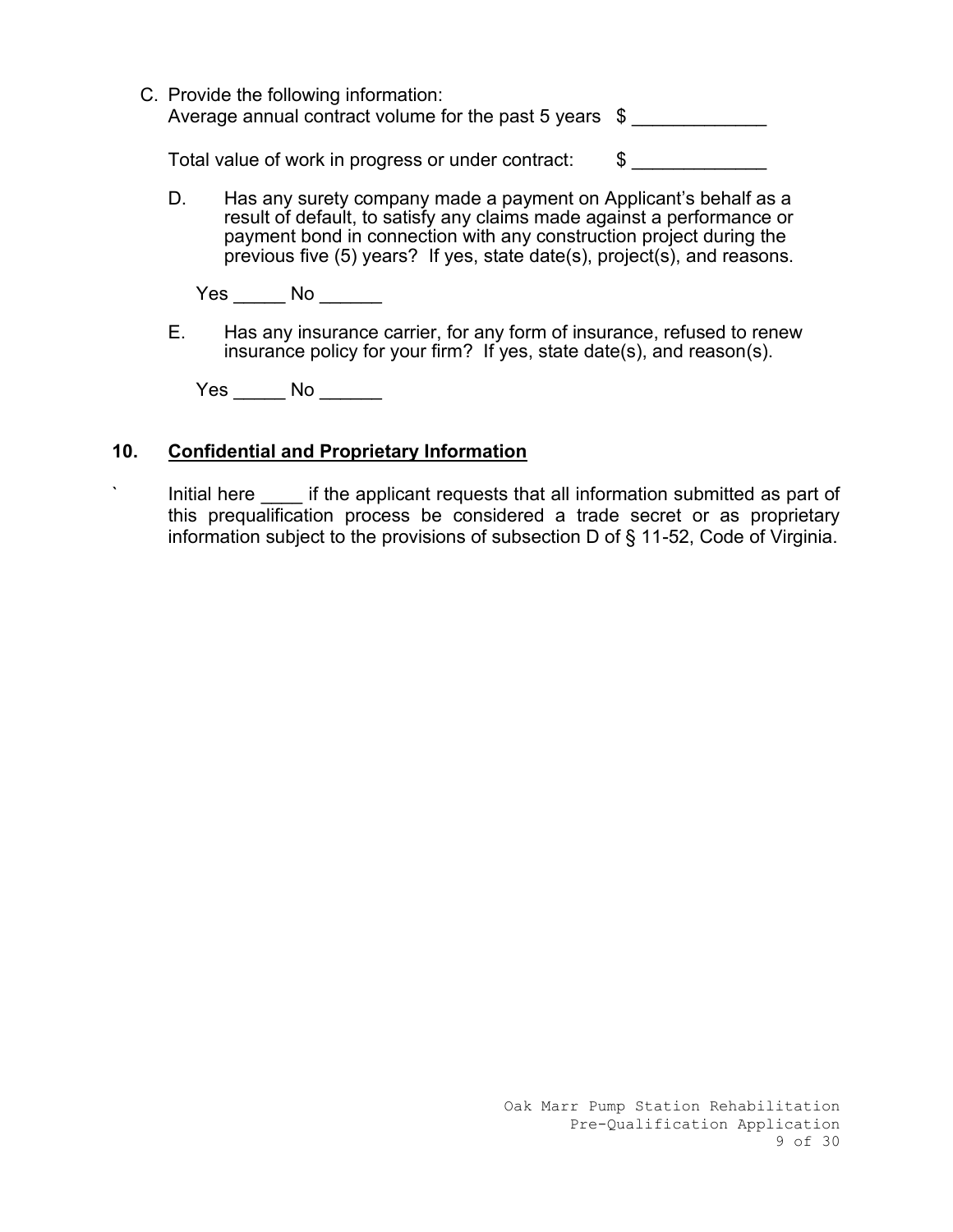### **PROJECT EXPERIENCE**

Applicant shall demonstrate conformance to the experience requirements of this solicitation and provide the following:

- 1. On a separate sheet(s), list all construction projects your organization has in progress, giving the name of project, scope, owner, design engineer/architect, contract amount, percent complete and scheduled completion date.
- 2. On a separate sheet(s), list all projects similar to the work herein being performed or performed during the past ten (10) years, giving the name of project, owner, design engineer/architect, contract amount, and date of completion and project scope description. Please verify prior to submission that all contact information is accurate and current.
- 3. Provide on the following pages (attachment B1, B2, and B3) the details of three (3) similar wastewater pump station or treatment projects (rehabilitation or new construction) of similar scope, involving 24/7 operational phased construction in the last seven (7) years. Each of these projects shall have had a minimum original contract value of \$2,000,000 or more and have maintained continuous operation of a wastewater by-pass pumping system with flow exceeding 0.2 million gallons per day.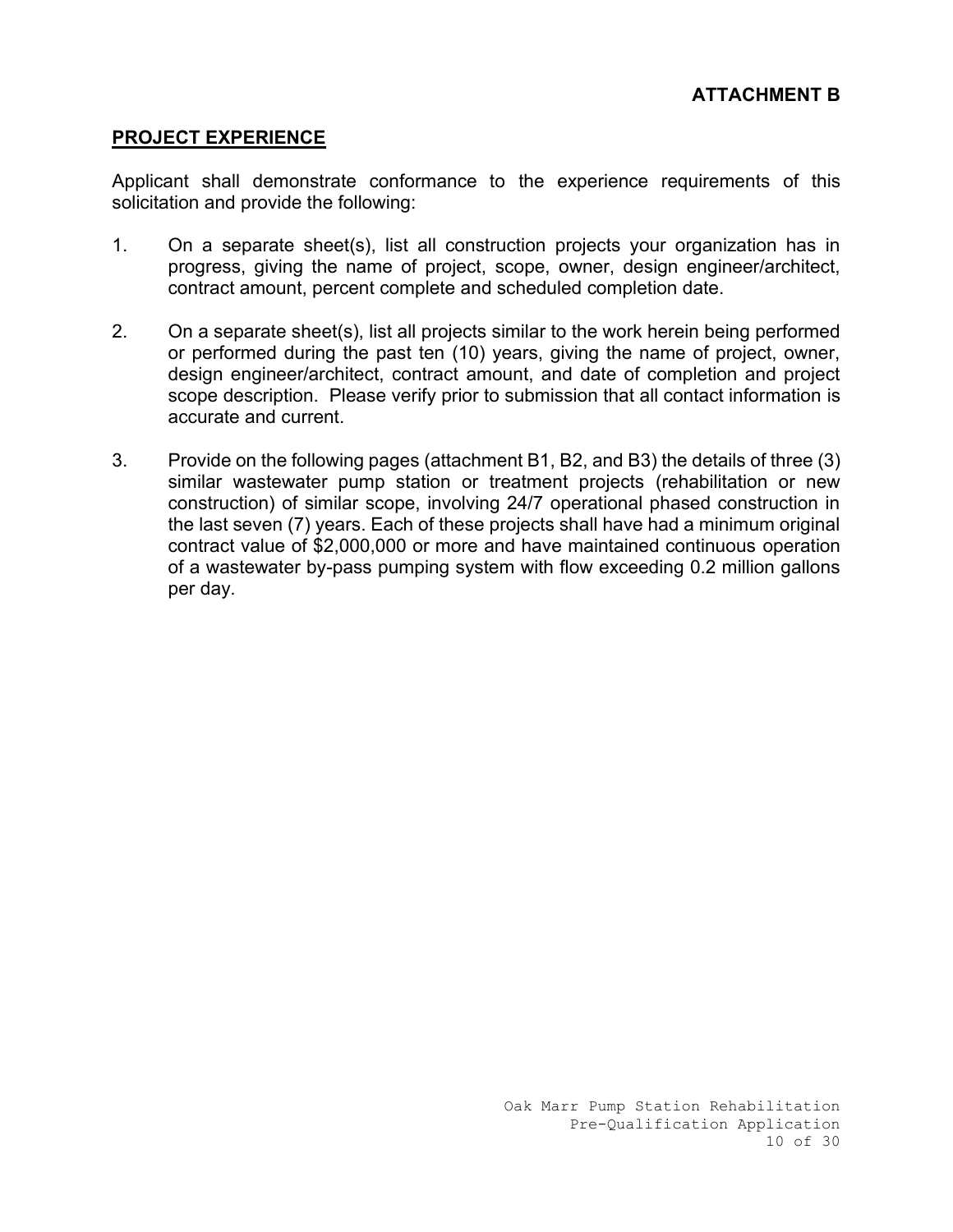# **ATTACHMENT B1**

## **SIMILAR PROJECTS PROJECT 1**

# **DETAILS OF PROJECT**

| 1.       |                                                                                                                                                                                                                                                                                                                                                                                                        |
|----------|--------------------------------------------------------------------------------------------------------------------------------------------------------------------------------------------------------------------------------------------------------------------------------------------------------------------------------------------------------------------------------------------------------|
|          |                                                                                                                                                                                                                                                                                                                                                                                                        |
|          |                                                                                                                                                                                                                                                                                                                                                                                                        |
| 2.<br>3. | Name of Project:<br>Contract No. ________________ Project Number _________________                                                                                                                                                                                                                                                                                                                     |
|          | Telephone Number: (____)_______________                                                                                                                                                                                                                                                                                                                                                                |
| 4.       |                                                                                                                                                                                                                                                                                                                                                                                                        |
|          |                                                                                                                                                                                                                                                                                                                                                                                                        |
|          |                                                                                                                                                                                                                                                                                                                                                                                                        |
|          | Telephone Number: (____)_______________                                                                                                                                                                                                                                                                                                                                                                |
| 5.       | Contract Dates - Attach additional information if project was not on schedule.                                                                                                                                                                                                                                                                                                                         |
|          | Started: ___________                                                                                                                                                                                                                                                                                                                                                                                   |
|          | Original Contractual Completion: \[ \]                                                                                                                                                                                                                                                                                                                                                                 |
|          | Final Contractual Completion: _______________                                                                                                                                                                                                                                                                                                                                                          |
|          | Actual Completion: __________________________                                                                                                                                                                                                                                                                                                                                                          |
| 6.       | Description of the project:<br><u> 2000 - 2000 - 2000 - 2000 - 2000 - 2000 - 2000 - 2000 - 2000 - 2000 - 2000 - 2000 - 2000 - 2000 - 2000 - 200</u>                                                                                                                                                                                                                                                    |
|          |                                                                                                                                                                                                                                                                                                                                                                                                        |
| 7.       | <b>Original Contract Value:</b><br>$\begin{picture}(20,10) \put(0,0){\vector(1,0){100}} \put(15,0){\vector(1,0){100}} \put(15,0){\vector(1,0){100}} \put(15,0){\vector(1,0){100}} \put(15,0){\vector(1,0){100}} \put(15,0){\vector(1,0){100}} \put(15,0){\vector(1,0){100}} \put(15,0){\vector(1,0){100}} \put(15,0){\vector(1,0){100}} \put(15,0){\vector(1,0){100}} \put(15,0){\vector(1,0){100}} \$ |
|          | \$<br><b>Final Contract Value:</b><br><u> 1990 - Johann Barn, martin a</u>                                                                                                                                                                                                                                                                                                                             |
|          | \$<br>Value of Change Orders to Date:                                                                                                                                                                                                                                                                                                                                                                  |
|          | Oak Marr Pump Station Rehabilitation<br>Pre-Qualification Application<br>11 of 30                                                                                                                                                                                                                                                                                                                      |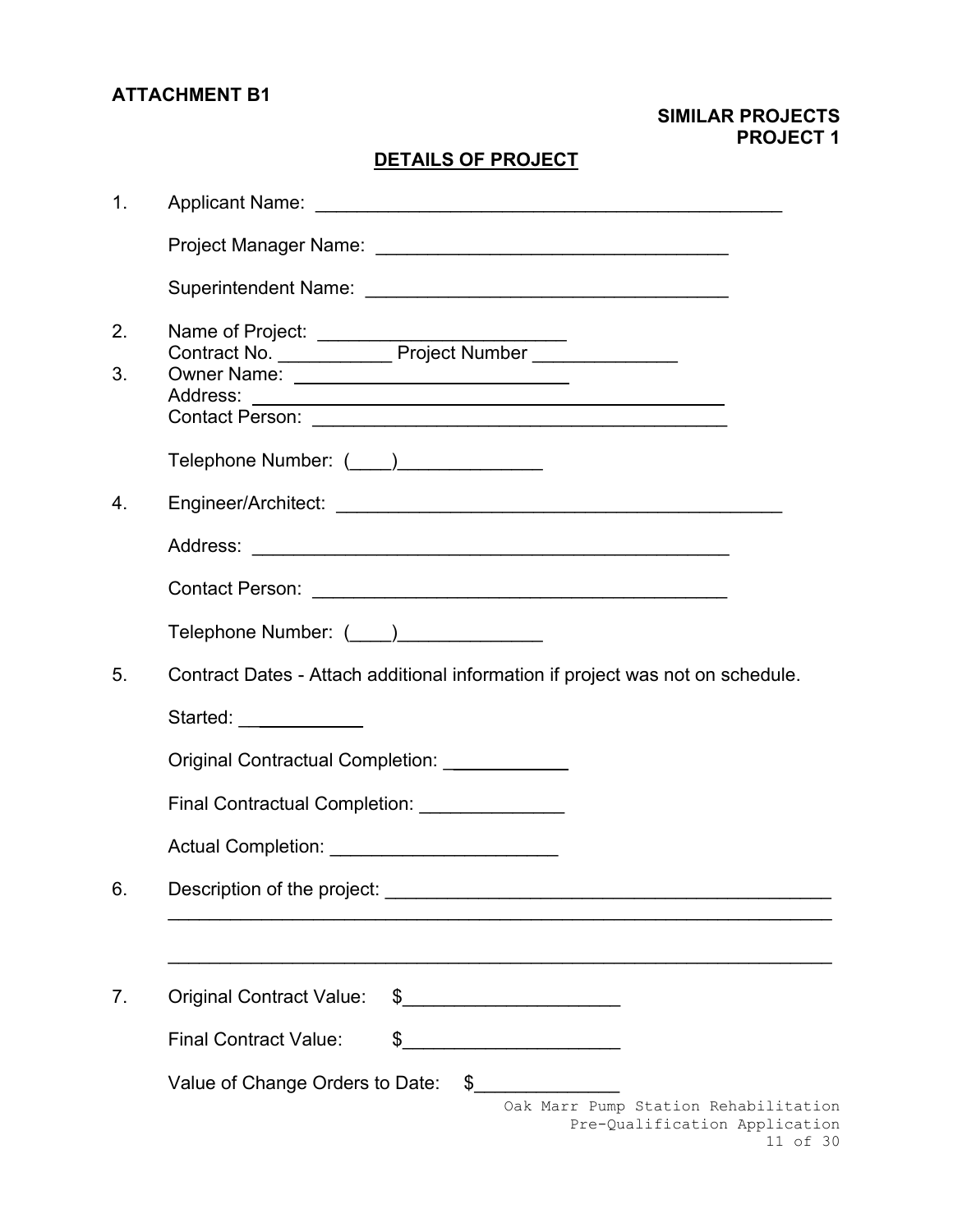|    | Value of Outstanding Claims to Date: \$                                                                                                                                                                                                                                                |
|----|----------------------------------------------------------------------------------------------------------------------------------------------------------------------------------------------------------------------------------------------------------------------------------------|
| 8. |                                                                                                                                                                                                                                                                                        |
|    | Telephone Number: (____)___________________                                                                                                                                                                                                                                            |
| 9. | Major Subcontractor(s)<br>Telephone Number: ( )<br>Role In Project: __________________________________                                                                                                                                                                                 |
|    | Contact Person: ___________________________<br>Telephone Number: (____)__________________<br>Role In Project: ______________________________                                                                                                                                           |
|    | Name: 2008 2009 2010 2020 2021 2022 2023 2024 2022 2023 2024 2022 2023 2024 2022 2023 2024 2022 2023 2024 2022 2023 2024 2025 2026 2027 2028 2029 2020 2021 2022 2023 2024 2022 2023 2024 2023 2024 2025 2027 2028 2027 2028 2<br>Role In Project: ___________________________________ |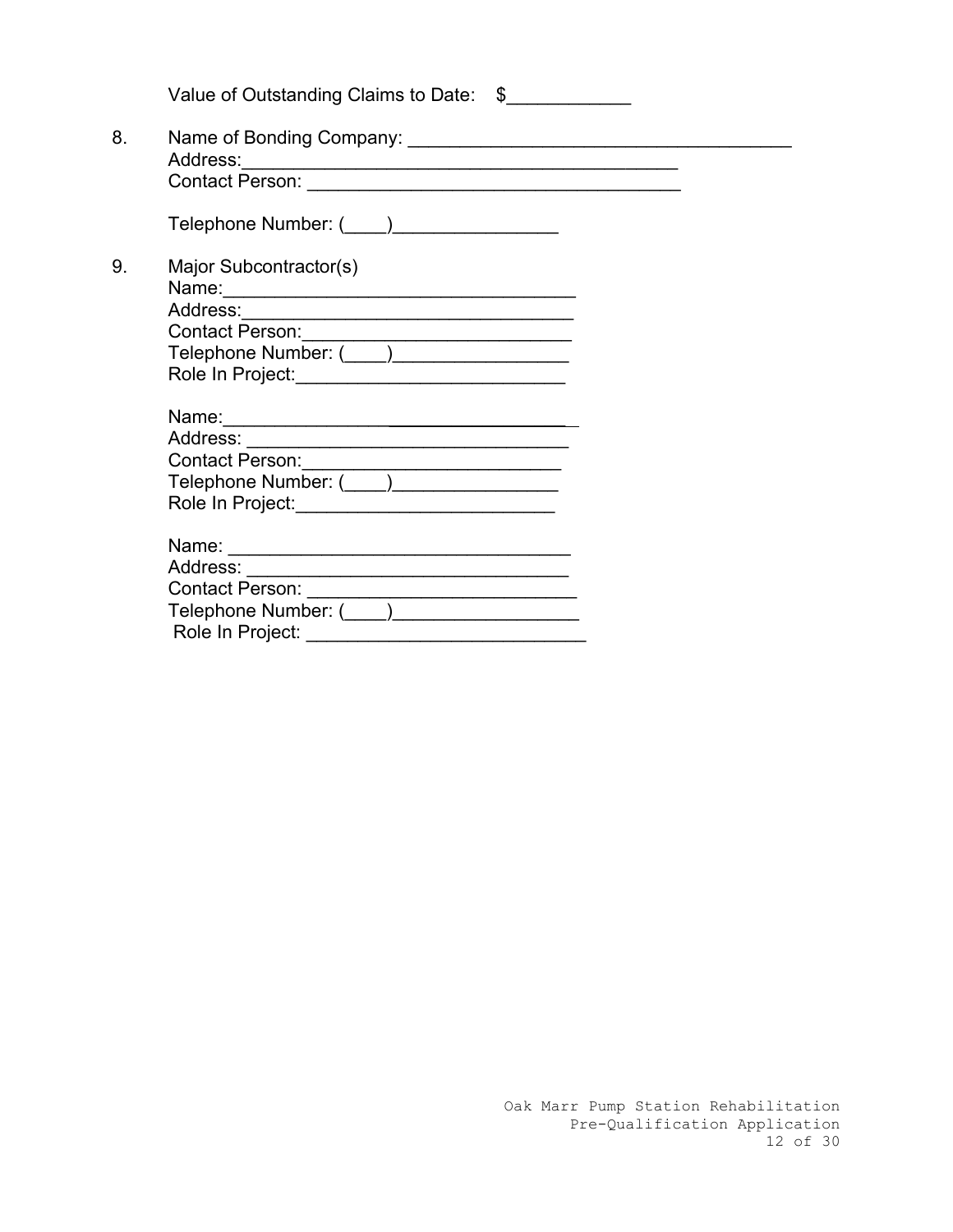**ATTACHMENT B2 SIMILAR PROJECTS PROJECT 2**

# **DETAILS OF PROJECT**

| 1.       |                                                                               |
|----------|-------------------------------------------------------------------------------|
|          |                                                                               |
|          |                                                                               |
| 2.<br>3. |                                                                               |
| 4.       |                                                                               |
|          |                                                                               |
|          |                                                                               |
| 5.       |                                                                               |
|          | Started: ___________                                                          |
|          | Original Contractual Completion: ___________                                  |
|          | Final Contractual Completion: _______________                                 |
|          | Actual Completion: ______________________________                             |
| 6.       |                                                                               |
|          |                                                                               |
| 7.       | <b>Original Contract Value:</b><br>$\frac{1}{2}$                              |
|          | \$<br><b>Final Contract Value:</b>                                            |
|          | Value of Change Orders to Date: \$<br>Value of Outstanding Claims to Date: \$ |
|          |                                                                               |

Oak Marr Pump Station Rehabilitation Pre-Qualification Application 13 of 30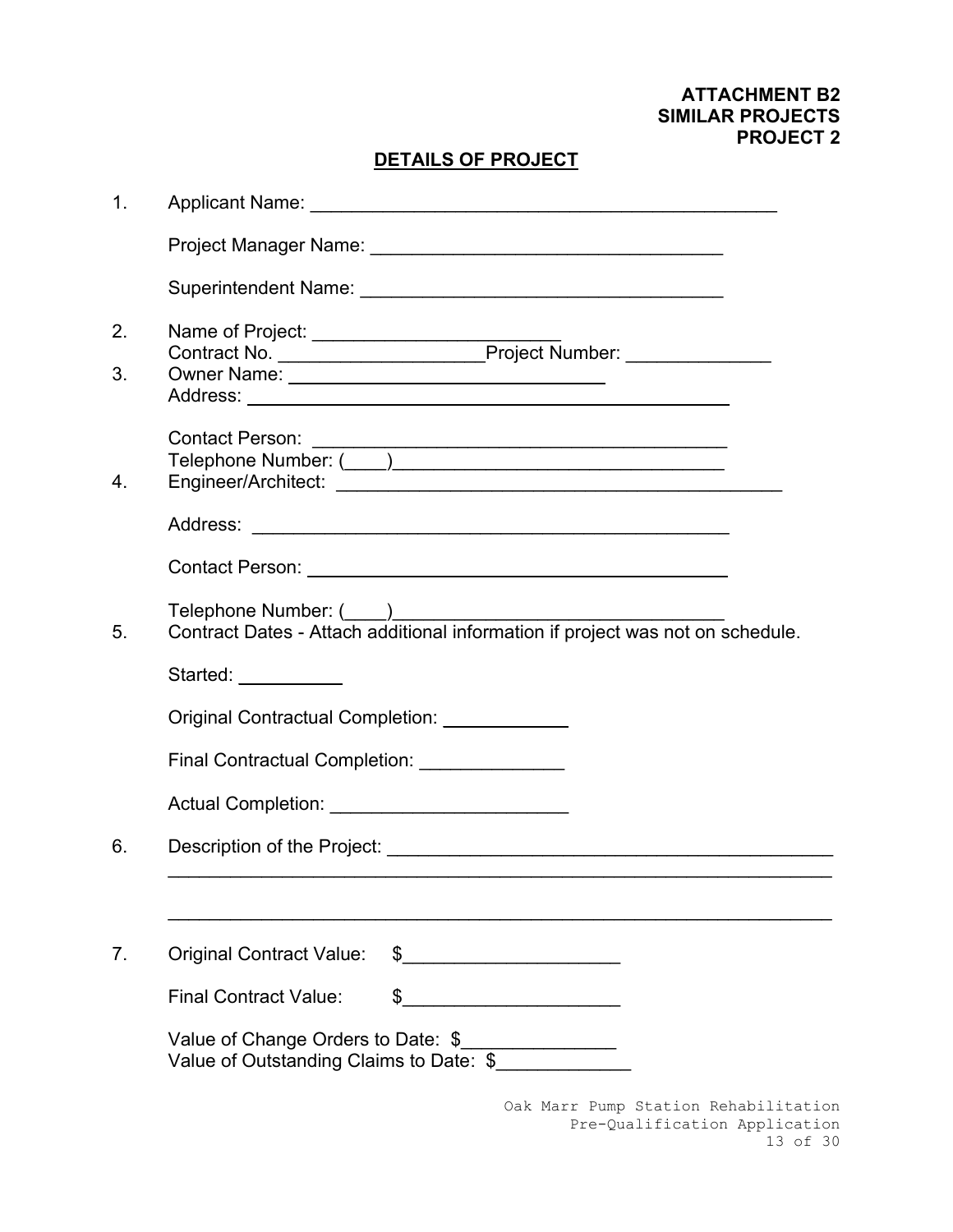8. Name of Bonding Company:

| Address:                                                                                                        | <u> 1980 - Johann Johann Stormann (b. 1980)</u> |
|-----------------------------------------------------------------------------------------------------------------|-------------------------------------------------|
| Contact Person:                                                                                                 |                                                 |
| Telephone Number: ()                                                                                            |                                                 |
| Major Subcontractor(s)                                                                                          |                                                 |
|                                                                                                                 |                                                 |
|                                                                                                                 |                                                 |
|                                                                                                                 |                                                 |
|                                                                                                                 |                                                 |
|                                                                                                                 |                                                 |
|                                                                                                                 |                                                 |
|                                                                                                                 |                                                 |
|                                                                                                                 |                                                 |
| <b>Contact Person:</b>                                                                                          |                                                 |
|                                                                                                                 |                                                 |
| Role In Project: New York Changes and Changes and Changes and Changes and Changes and Changes and Changes and C |                                                 |
|                                                                                                                 |                                                 |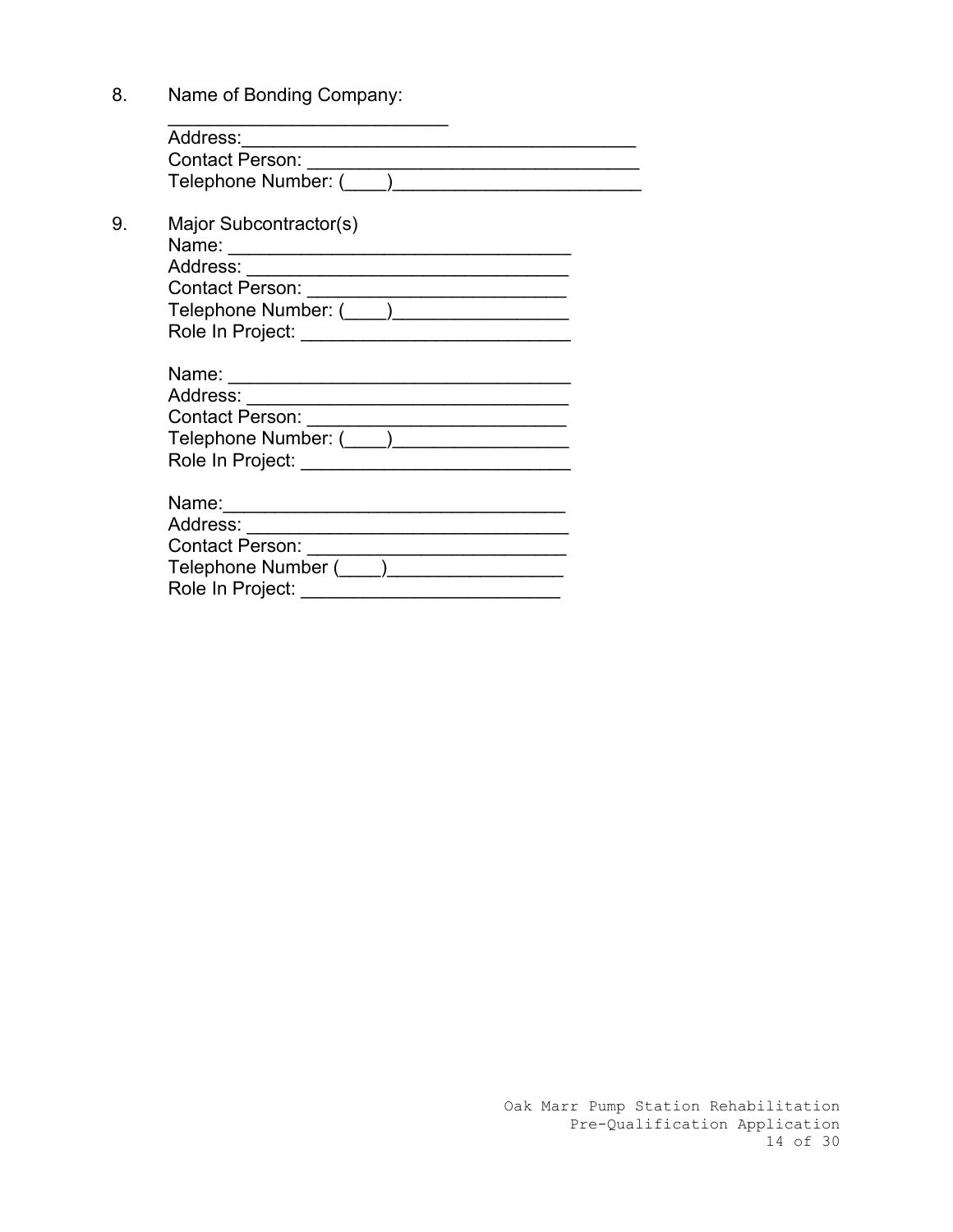**ATTACHMENT B3 SIMILAR PROJECTS PROJECT 3**

# **DETAILS OF PROJECT**

| 1.             |                                                                                                                                                                    |
|----------------|--------------------------------------------------------------------------------------------------------------------------------------------------------------------|
|                |                                                                                                                                                                    |
|                |                                                                                                                                                                    |
| 2.<br>3.       |                                                                                                                                                                    |
|                |                                                                                                                                                                    |
|                |                                                                                                                                                                    |
| 4.             |                                                                                                                                                                    |
|                |                                                                                                                                                                    |
| 5.             | Contract Dates - Attach additional information if project was not on schedule.                                                                                     |
|                | Started: ________                                                                                                                                                  |
|                | Original Contractual Completion: ______________________                                                                                                            |
|                | Final Contractual Completion: [19] [19] Discovery Contractual Completion:                                                                                          |
|                |                                                                                                                                                                    |
| 6.             |                                                                                                                                                                    |
|                |                                                                                                                                                                    |
| 7 <sub>1</sub> | <b>Original Contract Value:</b><br>\$                                                                                                                              |
|                | <b>Final Contract Value:</b><br>\$                                                                                                                                 |
|                | Value of Change Orders to Date:<br>\$<br>Value of Outstanding Claims to Date:<br>Oak Marr Pump Station Rehabilitation<br>Pre-Qualification Application<br>15 of 30 |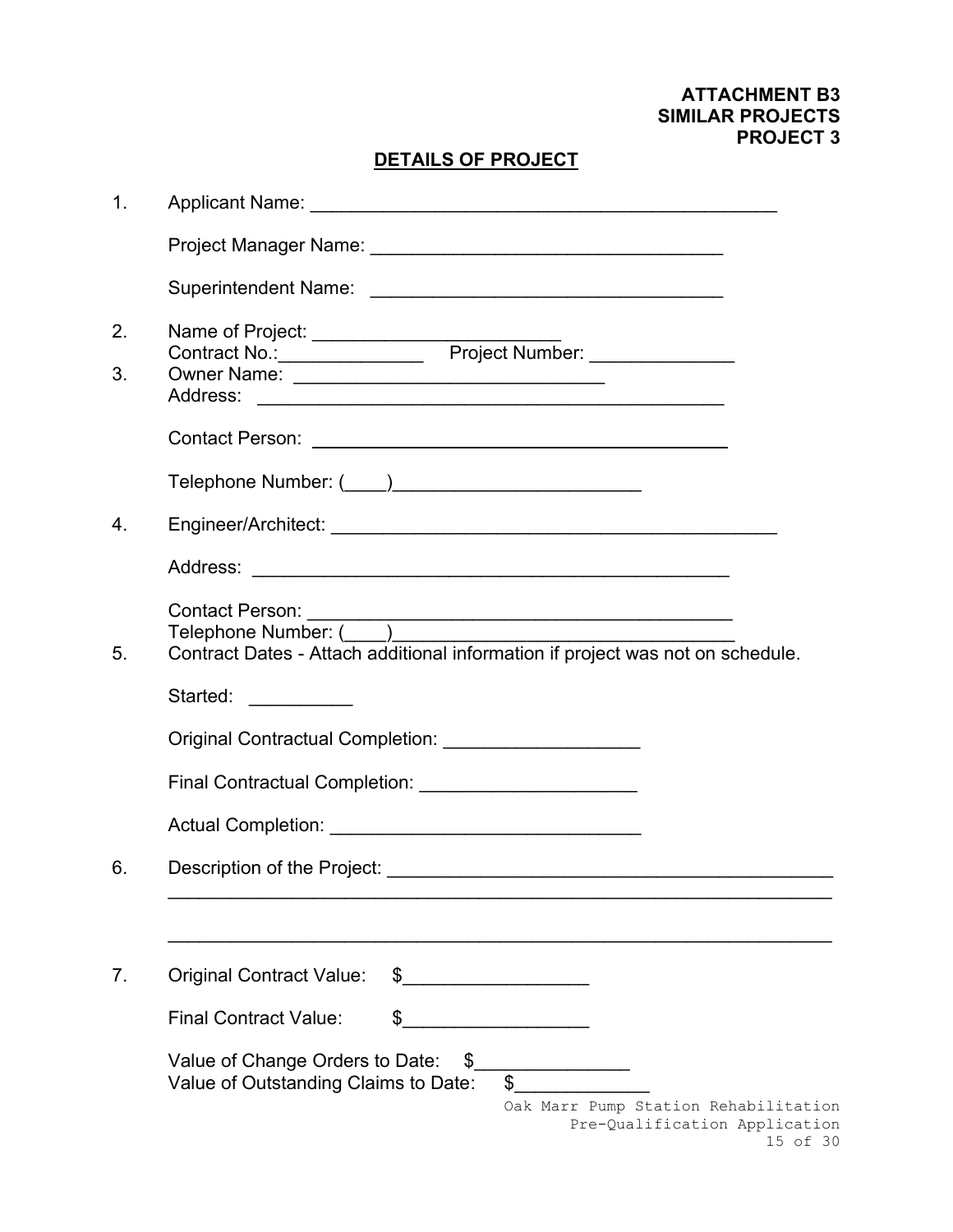| 8. |                                                                                                                |
|----|----------------------------------------------------------------------------------------------------------------|
|    |                                                                                                                |
|    |                                                                                                                |
|    | Telephone Number: ()                                                                                           |
| 9. | Major Subcontractor(s)                                                                                         |
|    |                                                                                                                |
|    |                                                                                                                |
|    |                                                                                                                |
|    | Telephone Number: (California)                                                                                 |
|    |                                                                                                                |
|    |                                                                                                                |
|    |                                                                                                                |
|    |                                                                                                                |
|    |                                                                                                                |
|    | Telephone Number: ( )                                                                                          |
|    |                                                                                                                |
|    |                                                                                                                |
|    | Name: 2008 2009 2010 2020 2021 2022 2023 2024 2022 2022 2023 2024 2022 2023 2024 2022 2023 2024 2022 2023 2024 |
|    |                                                                                                                |
|    |                                                                                                                |
|    |                                                                                                                |
|    |                                                                                                                |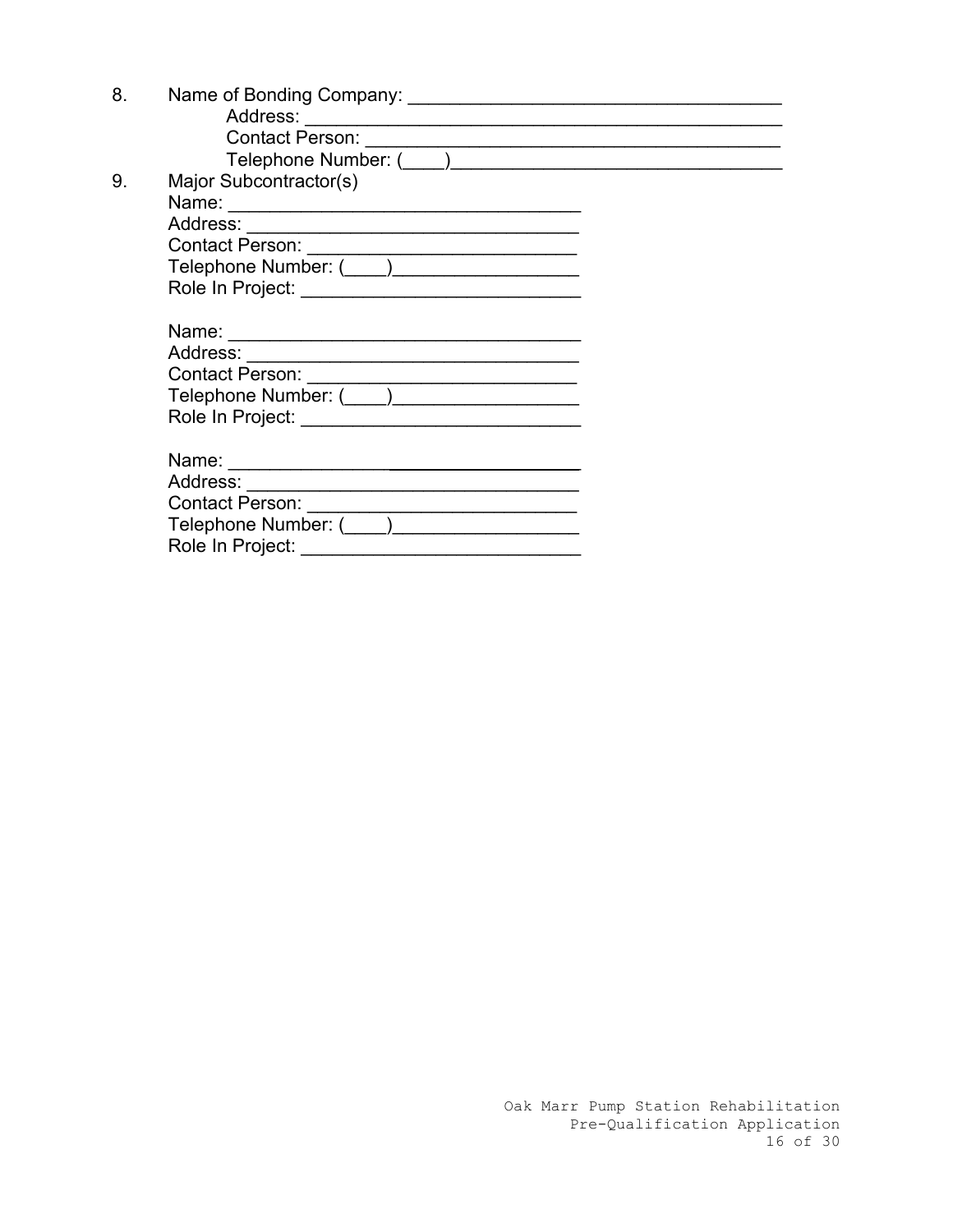### **KEY PERSONNEL**

- 1. Provide information about the experience of key personnel of the Applicant that will be associated with this project. The information shall include name, title, intended assignment, years of construction experience, last employer, last position, and experience on similar projects.
- 2. Applicant must also provide the percentage of time the key personnel will dedicate to the project.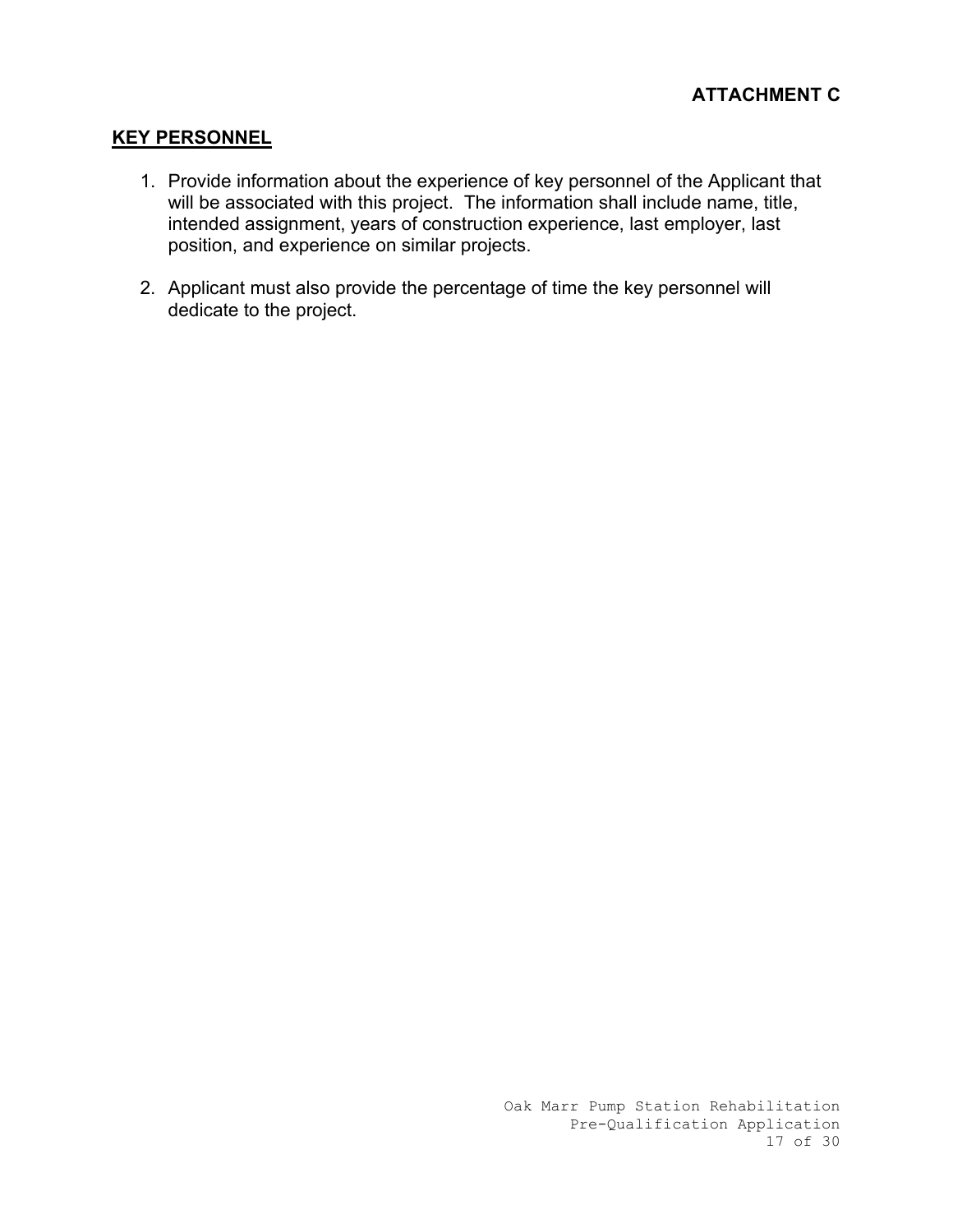## **VIRGINIA CLASS A CONTRACTOR'S LICENSE STATEMENT**

Provide a Statement of applicant's ability to possess a Virginia Class A Contractor's License prior to bidding, and a commitment to ensure that affected subcontractors obtain applicable Virginia Contractor's Licenses.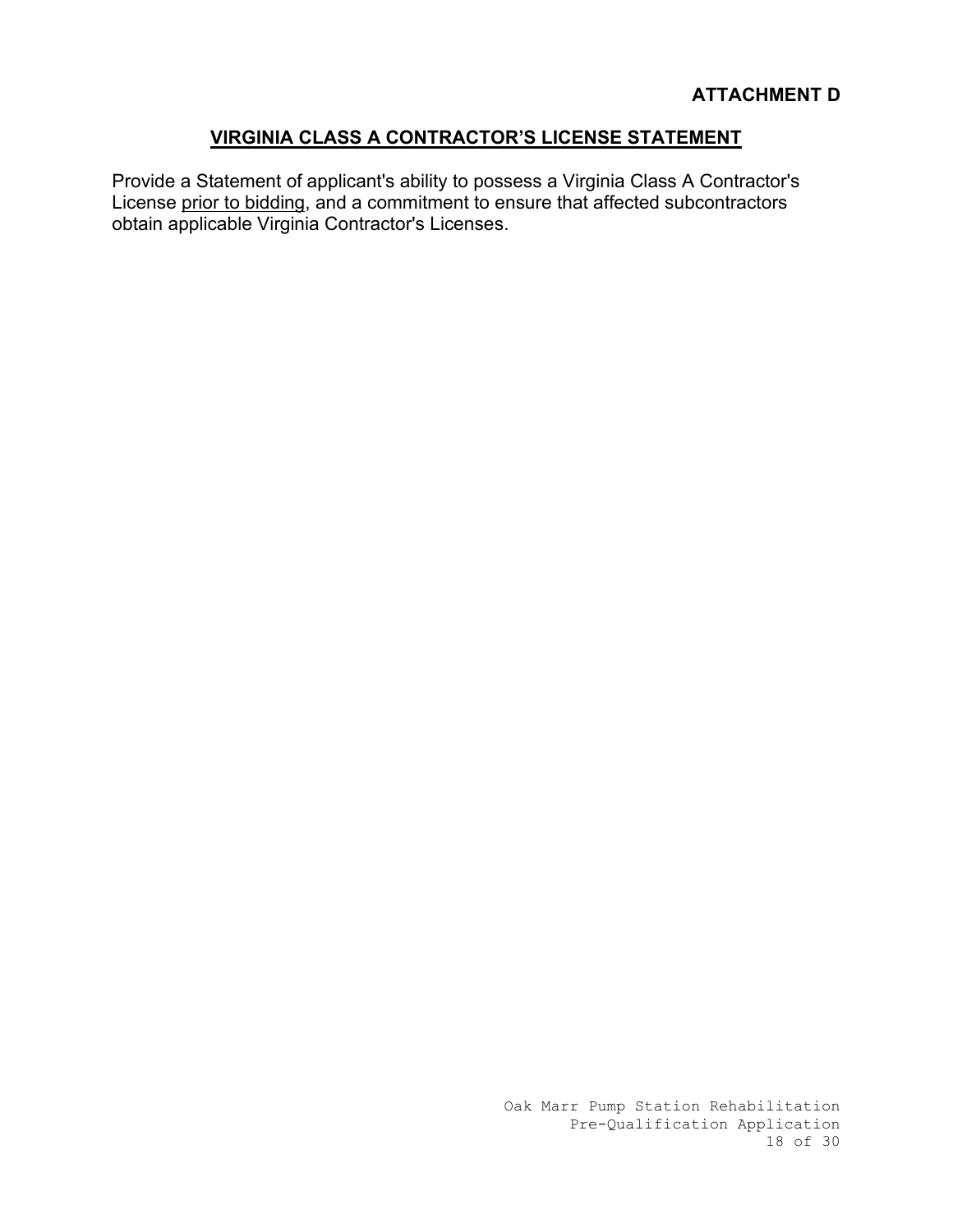## **SUGGESTED SURETY STATEMENT**

### REFERENCE: APPLICATION FOR PRE-QUALIFICATION - FAIRFAX COUNTY **OAK MARR PUMP STATION REHABILITATION**

(Name of Applicant) has been a client of (name of Surety Company) for over (\_\_\_\_\_\_) years. During that time, we have supported this firm in their pursuit of projects in the \$ Trange and total programs in excess of \$ The Second Excess of \$ to provide Bid, Performance, and Payment Bonds on the aforementioned project, provided (name of Applicant) is awarded the contract.

We also possess certificates of authority as an acceptable surety authorized to do business in the Commonwealth of Virginia as published annually in the Federal Register, Department of Treasurer, Fiscal Service, Department Circular 570.

Sincerely,

| <b>Attorney-In-Fact</b>            |
|------------------------------------|
| (Name of Surety Company)           |
| Name of Surety: __________________ |
| Signature: ___________________     |
| Typed Signature: _________________ |
| Date: ________________________     |
| Address: ____________________      |
| Telephone: __________________      |
|                                    |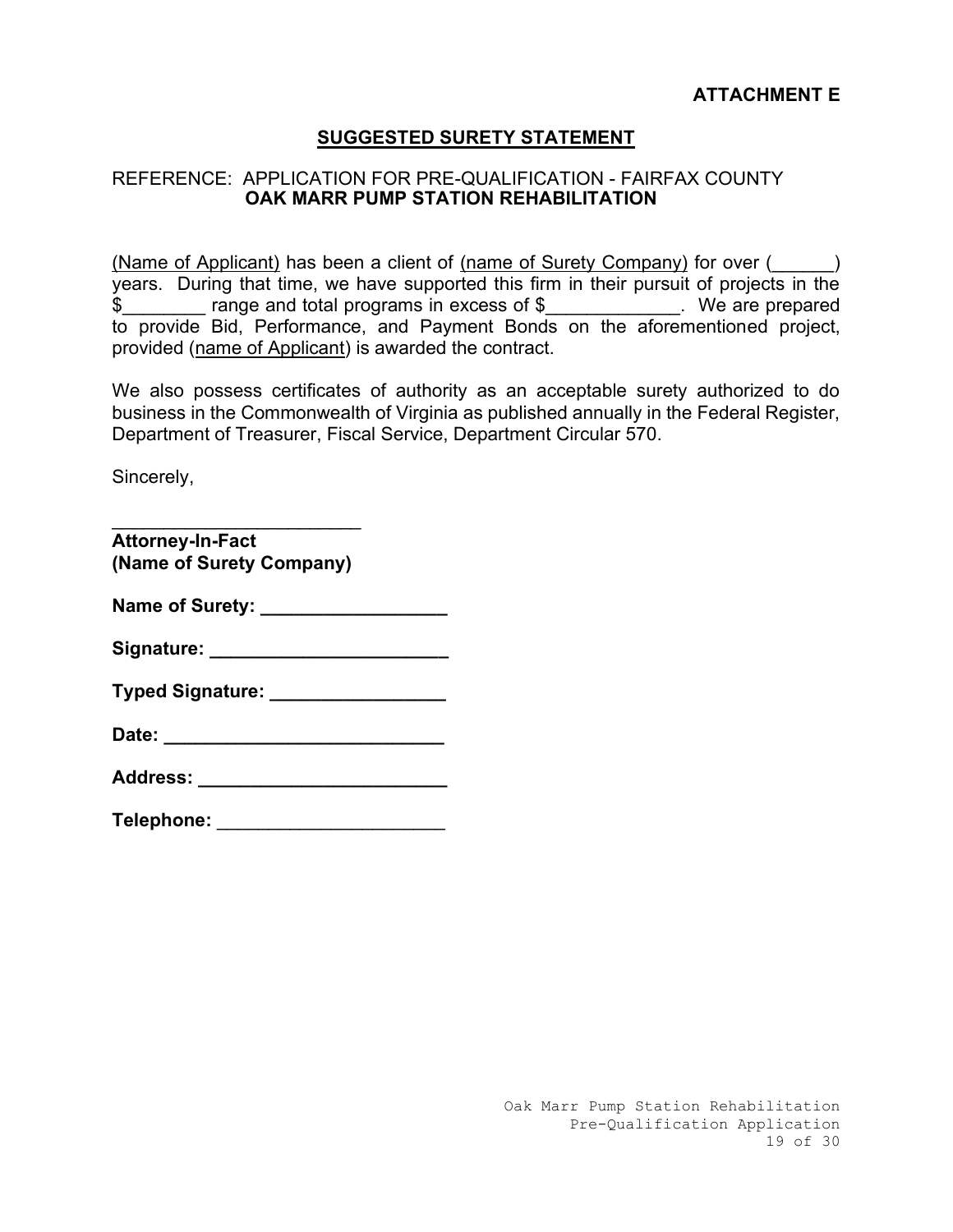## **SAFETY PROGRAM and HISTORY**

A. Does your firm have a written safety program?

Yes \_\_\_\_\_\_ No \_\_\_\_\_\_

If yes, provide detail of your safety program on separate sheet.

B. Does the firm incorporate safety and health related issues into their new employee orientation programs?

Yes \_\_\_\_\_\_ No \_\_\_\_\_\_

C. Does the firm include work safety as a part of an employee's performance evaluation?

Yes \_\_\_\_\_\_\_ No \_\_\_\_\_

D. To what degree does senior/corporate management support safety related matters? Does the firm have a safety policy statement signed by a member of senior/corporate management?

Provide detail on separate sheet.

E. Does the firm have a full time Safety Manager? Does this person report to a high level, authoritative position within the Company?

Yes No No

If yes, provide detail on separate sheet.

F. Are safety inspections conducted at work sites? If so, how often and by whom?

Provide detail on separate sheet.

G. Are safety training programs conducted for employees? If so, how often and by whom?

Provide detail on separate sheet.

H. Are safety "tailgate meetings" and "toolbox meetings" conducted by the firm? If so, how frequently?

Provide detail on separate sheet.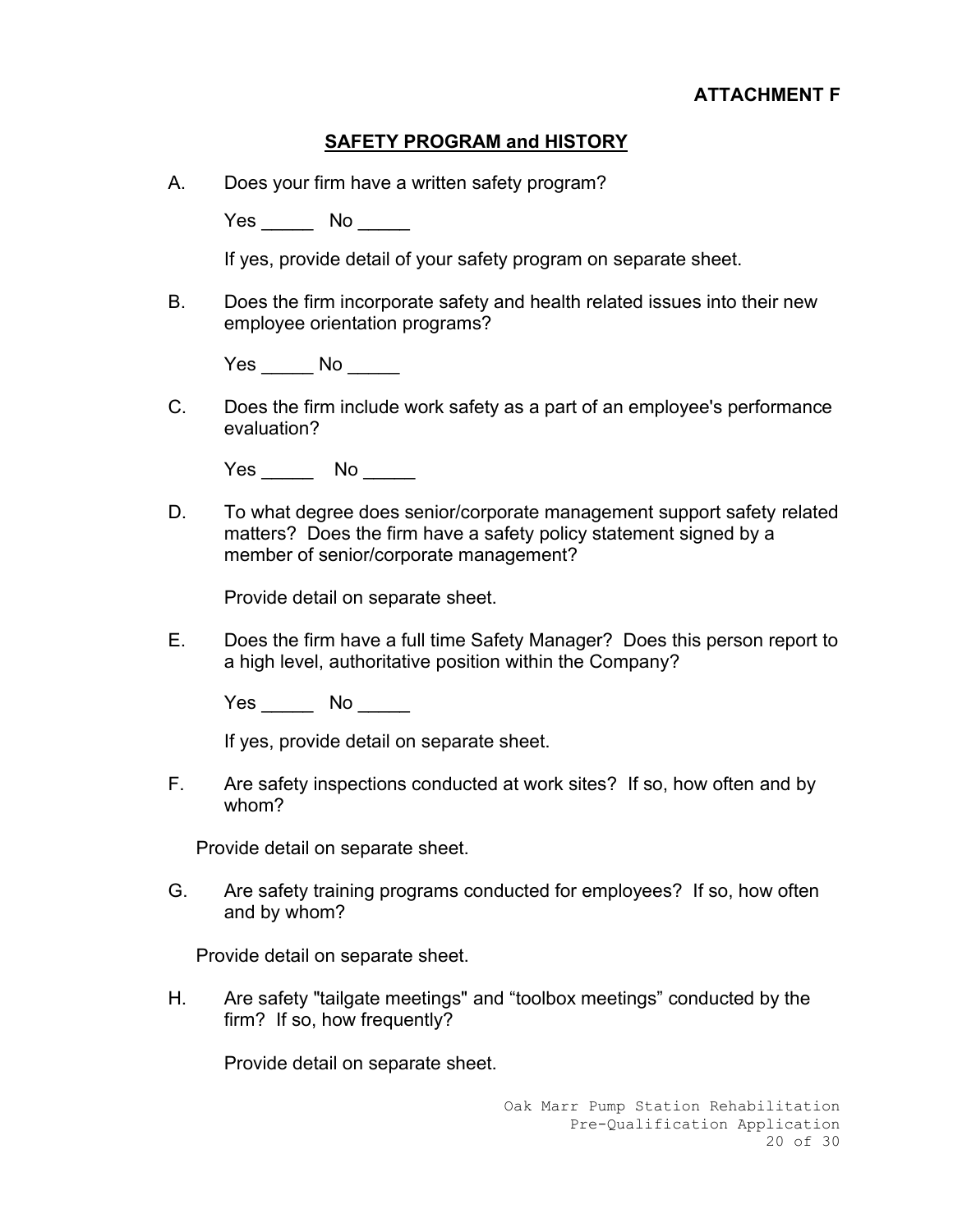I. Does the firm have a visibly active safety committee? If so, how often does it meet? Who serves on the committee?

Provide detail on separate sheet.

J. Is the firm an active member of a recognized construction safety organization in the Washington Metropolitan area, or in the state of contractor's domicile?

Yes No

K. What is the firm's Workers Compensation Experience Modification Factor? Are there any evident trends?

Provide detail on separate sheet.

L. In the previous three years has your firm been cited for a serious violation, willful violation, violation for failure to abate or repeated violation (as defined by OSHA)? See attachment G, Fairfax County Construction Safety Resolution.

Yes No No

If yes, provide detail on separate sheet.

M. Attach OSHA form 300 and OSHA form 300A with a summary of occupation injuries and illness for the last thirty six (36) months.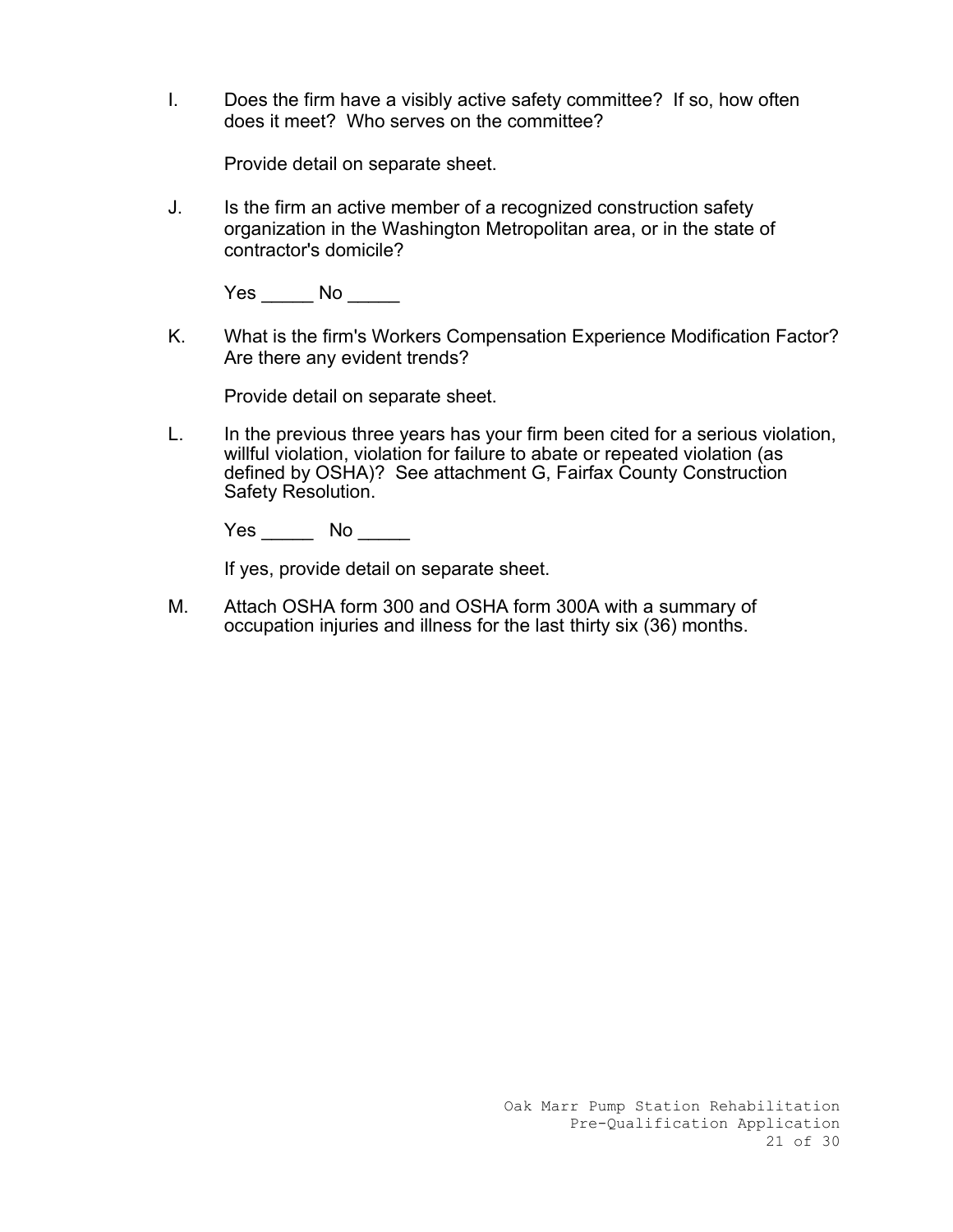## **ATTACHMENT G**

### **All bidders will be required to meet Fairfax County Safety Resolution at the time of bid. The current Fairfax County Safety Resolution is provided below.**

## FAIRFAX COUNTY CONSTRUCTION SAFETY RESOLUTION

The Contractor shall comply with the resolution adopted by the Fairfax County Board of Supervisors on December 8, 2003, as amended:

- A. It shall be required that each bid submitted to the County for a contract for construction, alteration, and/or repairs, including painting or decorating of a building, highway, street, bridge, sidewalk, culvert, sewer, excavation, grading, or any other construction, include a list of all the following actions which have become final in the three years prior to the bid submission:
	- 1. Willful violations, violations for failure to abate, or repeated violations, for which the bidder was cited by (a) the United States Occupational Safety and Health Administration; (b) the Virginia Occupational Safety and Health Administration; or (c) the occupational safety and health plan for any other public jurisdiction; or
	- 2. Three (3) or more serious construction safety violations for which the bidder was cited by the (a) United States Occupational Safety and Health Administration; or (b) the Virginia Occupational Safety and Health Administration; or (c) the occupational safety and health plan from any other public jurisdiction.
	- 3. Termination of a contract between the contractor and any public entity by their purchasing agent or his designee for safety violations.
- B. If the bidder has not received or been the subject of any such violations referenced in paragraph A in the three (3) years prior to the bid submission, then the bidder shall so indicate by certification on the bid form entitled Certification of Safety Violations. The bidder will also indicate on this form each state in which work was performed in the three (3) years prior to the bid submission.
- C. No bidder or contractor may bid on a County construction contract who has been the subject of any citations for the type and number of violations listed in aforementioned paragraph A, which have become final within the three (3) years prior to the bid submission.
	- 1. Notwithstanding the language of paragraph C, above, any bidder or contractor who has been the subject of a violation, as described in paragraph A.1, which has become final in the three (3) years prior to the bid submission, may bid, if the bidder or contractor meets the eligibility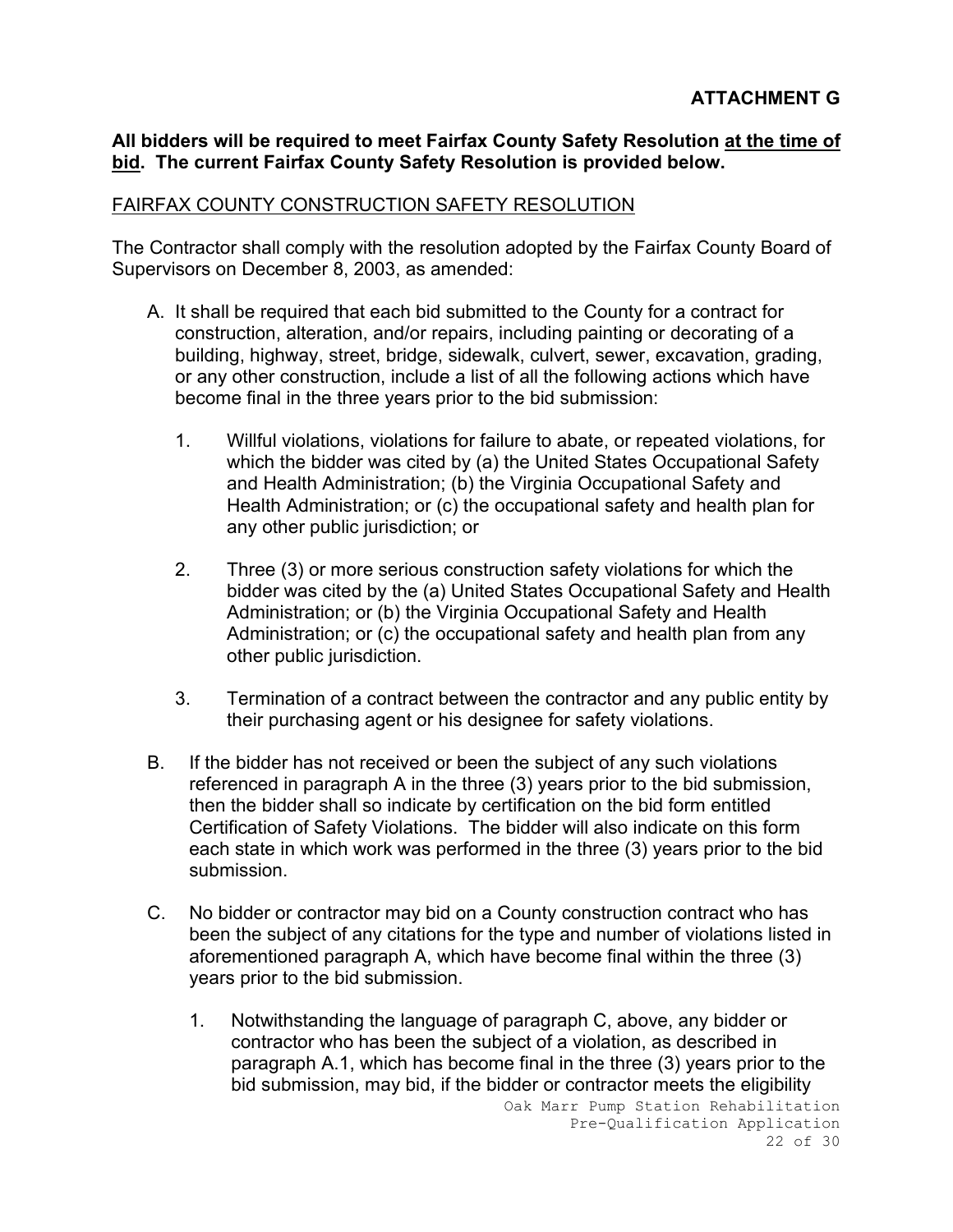criteria set forth in paragraph E, below.

- 2. Notwithstanding the language of paragraph C, above, any bidder or contractor who has been the subject of the type and number of violations as described in paragraph A.2, which have become final within three (3) years prior to bid submission, may bid, if the bidder or contractor meets the eligibility criteria in paragraph E, below.
- 3. Notwithstanding the language of paragraph C, above, any bidder or contractor who has previously been terminated from a public contract, as described in paragraph A.3, within three (3) years prior to the bid submission, may bid, if the bidder or contractor meets the eligibility criteria in paragraph E, below.
- D. Prior to bidding on a project, under the provisions of paragraph C above, a contractor may request that a determination be made by the County's Purchasing Agent or designee, regarding their eligibility to submit a bid on a contract under the terms of this resolution. However, this request for determination and any subsequent adjudication process must be completed prior to submitting a bid on any project and the request for determination must be received by the County's Purchasing Agent or designee no later than twenty-one (21) days before bids are due unless otherwise stated in the Solicitation. A notice of the bidder's request for determination of eligibility will be posted publicly for comments by any interested party. The bidder's request for determination of eligibility and all supporting documentation provided by the bidder to the County in support of its request shall be open to the inspection of any interested person, firm or corporation in accordance to the requirements of Fairfax County Purchasing Resolution and Virginia Freedom of Information Act.
- E. At the request of the Purchasing Agent or designee, the County Risk Manager shall evaluate a contractor's eligibility. Contractors may be subject to a special audit of their safety records as required. The criteria used by the Risk Manager in evaluating contractor's eligibility shall include but not be limited to the following:
	- 1. Corrective action taken by a bidder or contractor to prevent the recurrence of safety violations.
	- 2. Days Away From Work Incident Rate for the past three (3) years.
	- 3. Summary of Work-Related Injuries and Illnesses/Incident Rate for the past three (3) years.
	- 4. Worker's Compensation Experience Modification Rating for the past three (3) years.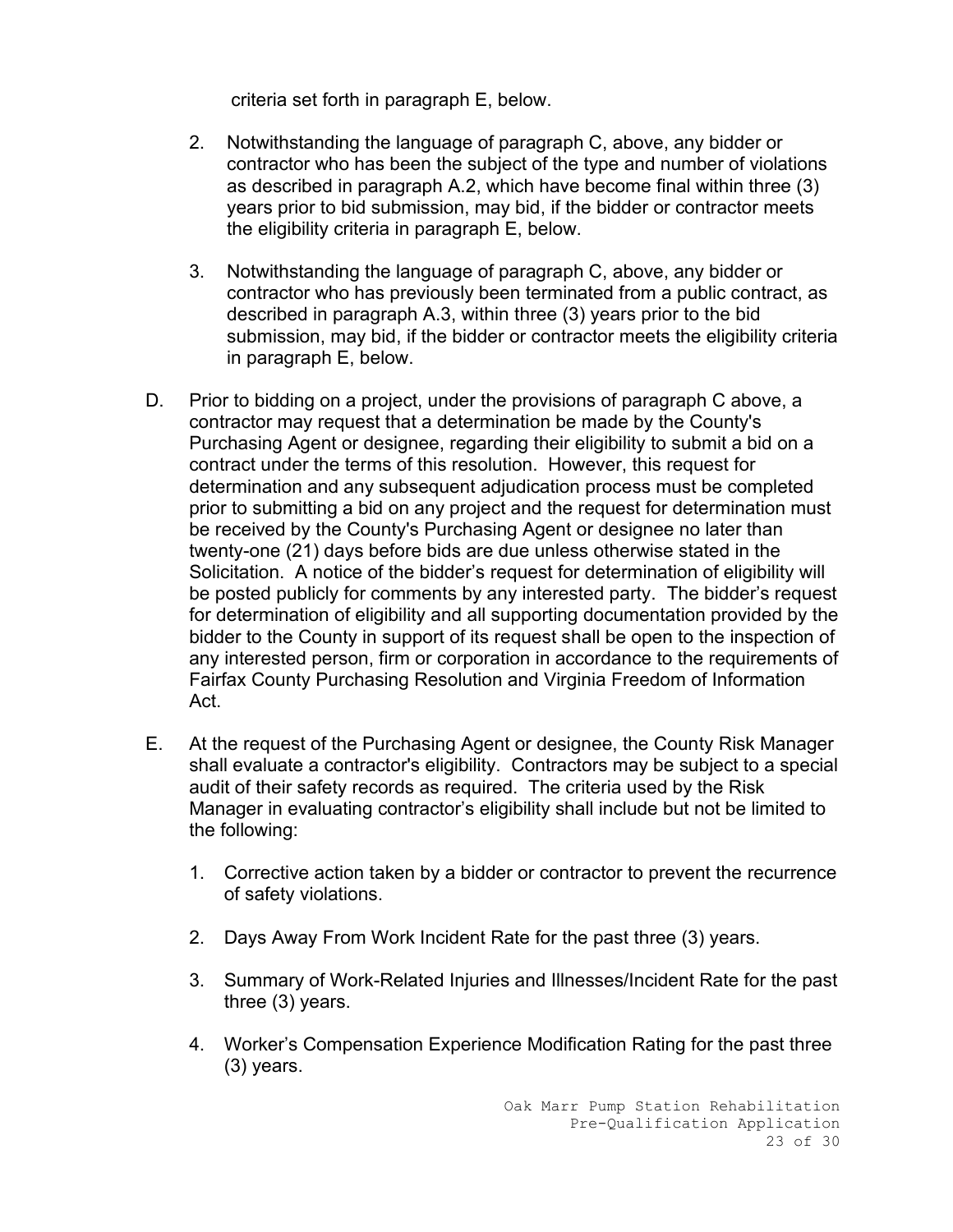- 5. Fatality record for the past five (5) years.
- 6. Detailed information regarding the firm's safety program including but not limited to a Safety and Health plan and qualifications of the safety personnel.
- 7. Verification that management staff directly in charge of projects that experienced safety violations listed in aforementioned paragraph A will not be involved in the County project.
- 8. Incorporation of safety and health related issues into their new employee orientation programs.
- 9. Incorporation of work safety as a part of an employee's performance evaluation.
- 10. Support of safety related matters by senior/corporate management. Does the firm have a safety policy statement signed by a member of senior/corporate management?
- 11. Designation of a full time Safety Manager. Does this person report to a high level, authoritative position within the Company?
- 12. Frequency and type of safety inspections conducted at work sites.
- 13. The number and type of safety training programs conducted for employees.
- 14. Frequency of safety "tailgate meetings" conducted by the firm.
- 15. Designation of an active safety committee, frequency of their meetings and list of members of the committee.
- 16. Active membership in a recognized construction safety organization in the Washington Metropolitan area, or in the state of contractor's domicile.
- F. The determination of eligibility rendered by the Purchasing Agent or his designee shall be final unless it is appealed in accordance with the provisions of the solicitation or the Fairfax County Purchasing Resolution.
- G. It shall be a condition of each County construction contract, as discussed above, that no contractor or subcontractor contracting for any part of the contract work shall require any laborer, mechanic, or other person employed in the performance of the contract to work in surroundings or under working conditions which are hazardous or dangerous to his safety, as determined under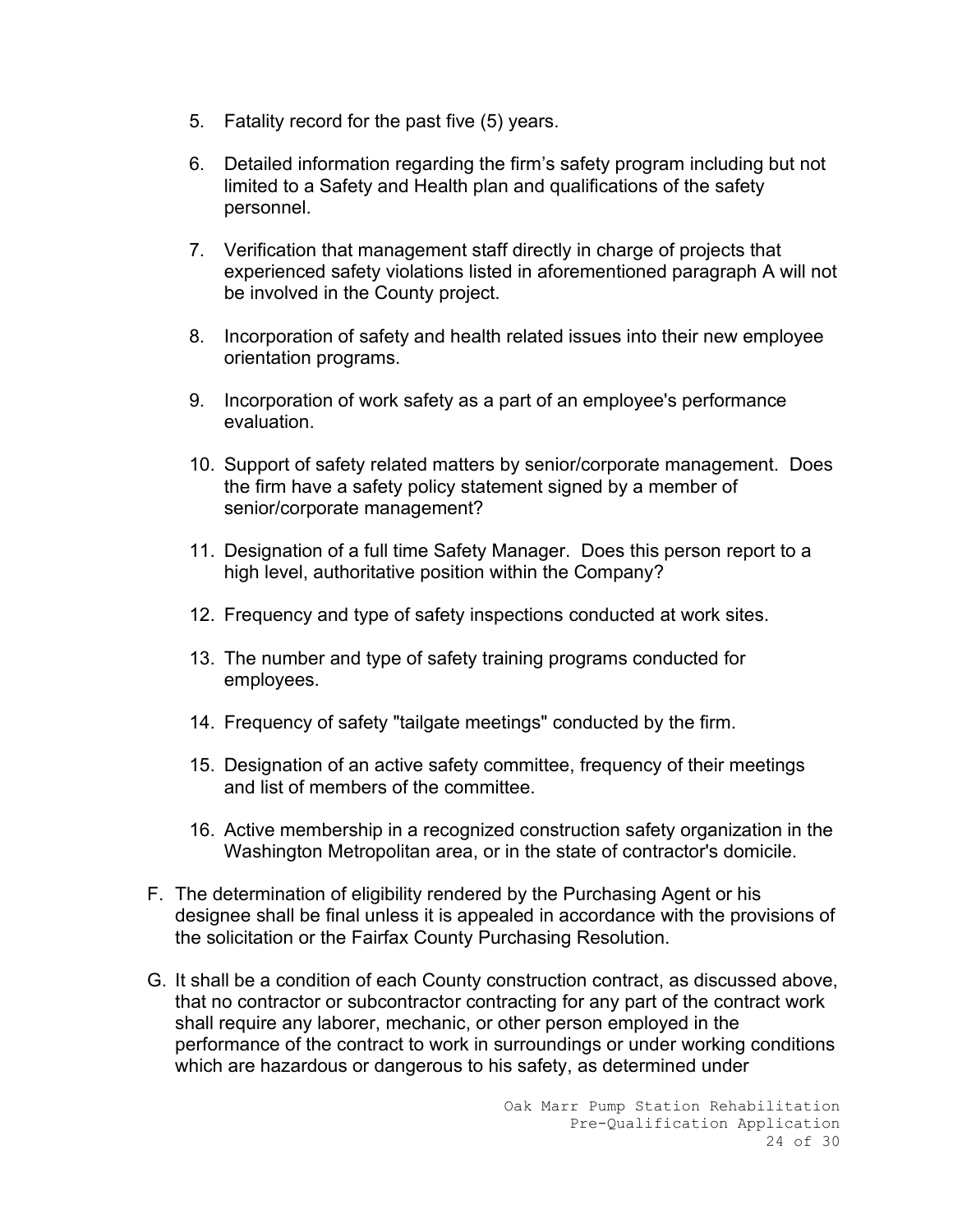construction safety standards promulgated by the U.S. Department of Labor or the Virginia Department of Labor and Industry.

- H. The contractor awarded a County construction contract shall certify in writing that they will not knowingly, willfully, or recklessly employ or contract with any person, company, corporation, or any other entity for services pursuant to that contract if such person, company, corporation, or other entity could not have been awarded such contract due to the restrictions in paragraph C, above.
- I. The contractor shall also certify in writing that all safety related information provided in accordance with the Safety Resolution and contract requirements are complete, accurate and truthful.
- J. The failure to provide information requested pursuant to this Resolution or the failure to conform to the certification requirements of this Resolution shall be grounds for disqualifying a prospective bidder.
- K. The County may impose the following sanctions upon a contractor who willfully submits any false or misleading certification or information regarding material facts in connection with submissions pursuant to this Resolution, or willfully omits any certification or information regarding material facts in connection with submissions pursuant to this Resolution. The term willful shall include intentional or reckless acts or omissions.
	- (1) Disqualify the prospective bidder from bidding a contract.
	- (2) Debar the contractor from bidding future contracts for a period not to exceed three years.
	- (3) Terminate the contract awarded to the bidder after providing notice and opportunity to be heard.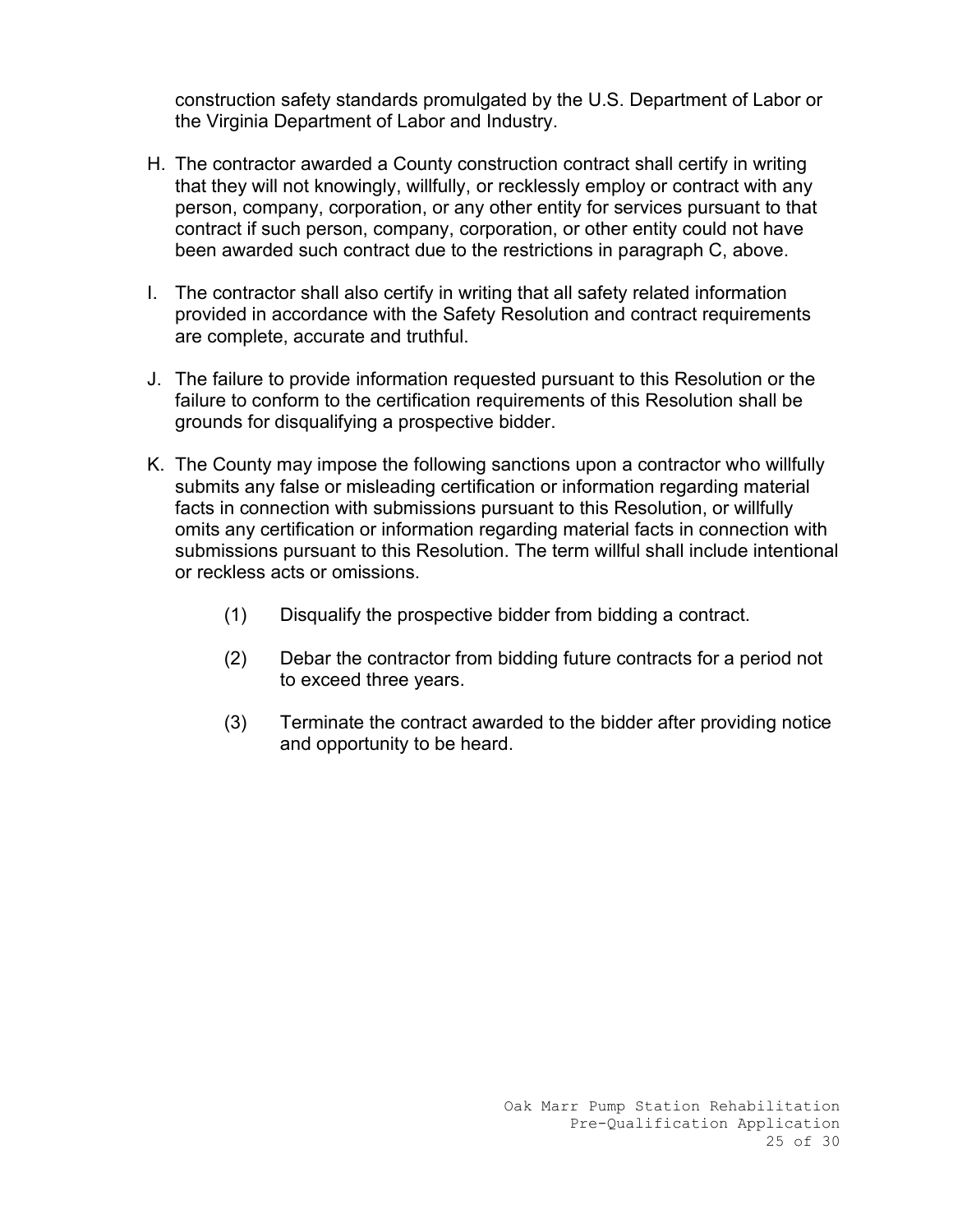# **ATTACHMENT H**

# **QUALITY CONTROL PROGRAM**

Describe your Quality Control and Quality Assurance Programs and its implementation plan.

> Oak Marr Pump Station Rehabilitation Pre-Qualification Application 26 of 30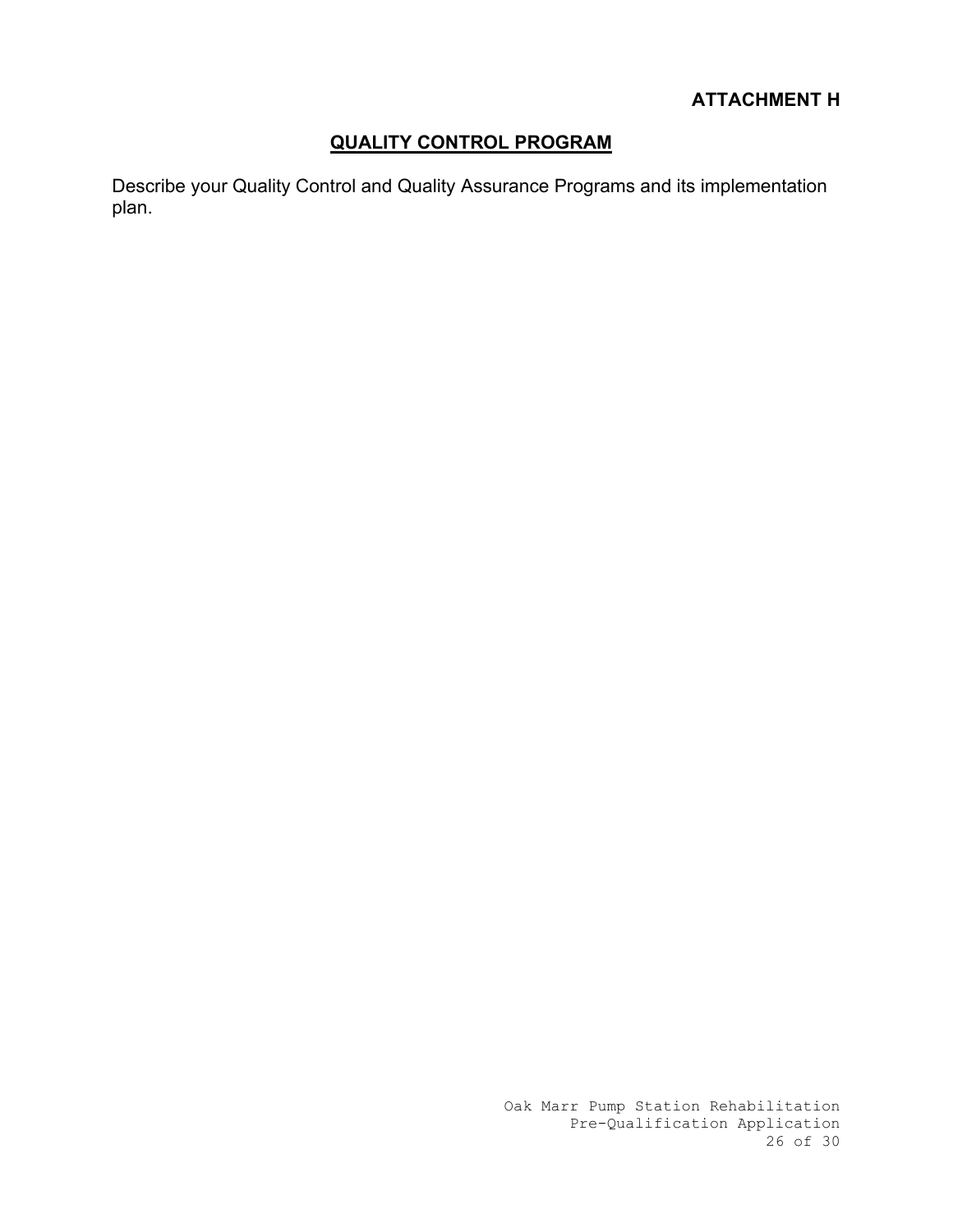## **AFFIDAVIT OF ACCURACY**

The undersigned swears or affirms under the penalty of perjury and upon personal knowledge that the contents of the Application for Pre-Qualification are true and correct.

The undersigned swears or affirms under the penalty of perjury that the contractor, it's agents, servants and/or employees, to the best of his/her knowledge and belief, have not in any way colluded with anyone for and on behalf of the contractor an unfair advantage over others, nor have they colluded with anyone for and on behalf of the Contractor, or themselves, to gain any favoritism in the award of any contract resulting from this bid.

NAME OF APPLICANT

\_\_\_\_\_\_\_\_\_\_\_\_\_\_\_\_\_\_\_\_\_\_\_\_\_\_\_\_\_\_\_\_

 $\mathcal{L}_\text{max}$  , and the set of the set of the set of the set of the set of the set of the set of the set of the set of the set of the set of the set of the set of the set of the set of the set of the set of the set of the

\_\_\_\_\_\_\_\_\_\_\_\_\_\_\_\_\_\_\_\_\_\_\_\_\_\_\_\_\_\_\_\_

 $\mathcal{L}_\text{max}$  , and the set of the set of the set of the set of the set of the set of the set of the set of the set of the set of the set of the set of the set of the set of the set of the set of the set of the set of the

REPRESENTATIVE/TITLE (SIGNATURE)

 $\mathcal{L}_\text{max}$  , and the set of the set of the set of the set of the set of the set of the set of the set of the set of the set of the set of the set of the set of the set of the set of the set of the set of the set of the ADDRESS

TELEPHONE NUMBER

DATE

NOTARY SEAL: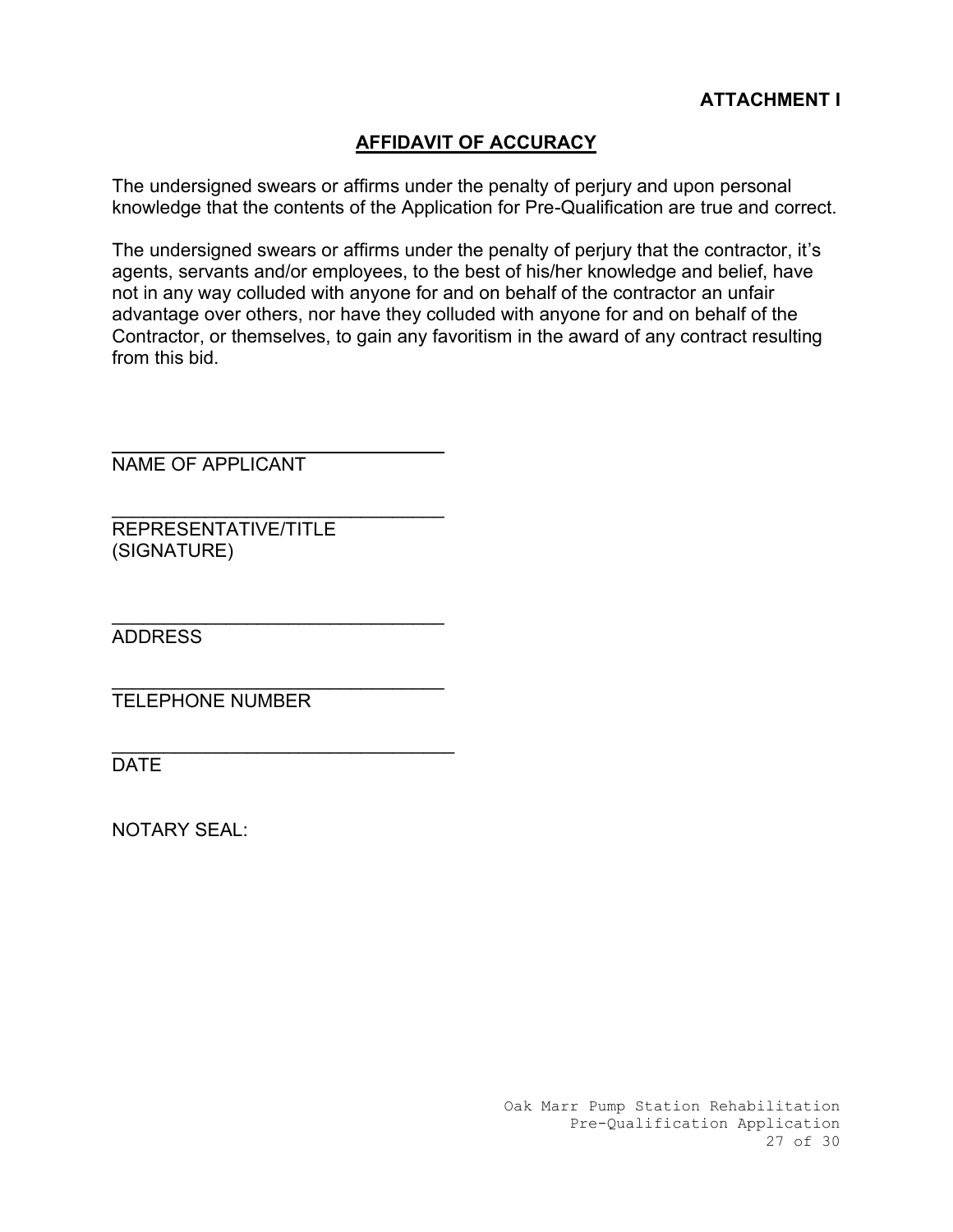#### **PREVAILING WAGE ORDINANCE**

**By submitting an application for prequalification, the applicant acknowledges that this project shall require Contractor-compliance with the responsibilities and reporting requirements specified in the Fairfax County Prevailing Wage Ordinance listed herein.**

#### **AN ORDINANCE AMENDING CHAPTER 2 OF THE FAIRFAX COUNTY CODE, RELATING TO PAYMENT OF PREVAILING WAGE FOR WORK PERFORMED ONCOUNTY CONSTRUCTION CONTRACTS**

**AN ORDINANCE to amend Chapter 2 the Fairfax County Code by adding Article 3, Payment of Prevailing Wage for Work Performed on County Construction Contracts, Sections 2-3-1 and 2-3-2.**

#### **As adopted on January 25, 2022**

**Be it ordained by the Board of Supervisors of Fairfax County:**

**1. That Chapter 2 of the Fairfax County Code is amended and a new Article 3 is adopted, as follows:**

#### **ARTICLE 3. Payment of Prevailing Wage for Work Performed on County Construction Contracts.**

#### **Section 2-3-1. – Definitions.**

- (a) *Construction* has the meaning set out in the Fairfax County Purchasing Resolution. For the purposes of this ordinance, construction does not include work performed by a County Public Body's forces directly.
- (b) *County Public Body* means those public bodies described in Article 1 of the Fairfax County Purchasing Resolution that procure Construction services paid for with Fairfax County funds. Specifically, the Fairfax County Board of Supervisors, the Fairfax County School Board, the Fairfax County Park Authority, or the Fairfax County Redevelopment and Housing Authority.
- (c) *County Construction Contract* means a contract for construction (1) to which a County Public Body is a party; and (2) is solicited in accordance with the Virginia Public Procurement Act.
- (d) *Prevailing wage rate* means the rate, amount, or level of wages, salaries, benefits, and other remuneration prevailing for the corresponding classes of mechanics, laborers, or workers employed for the same work in the same trade or occupation in the locality in which the public facility or immovable property that is the subject of construction is located, as determined by the Commissioner of Labor and Industry on the basis of applicable prevailing wage rate determinations made by the U.S. Secretary of Labor under the provisions of the Davis-Bacon Act, 40 U.S.C. § 276 et seq., as amended.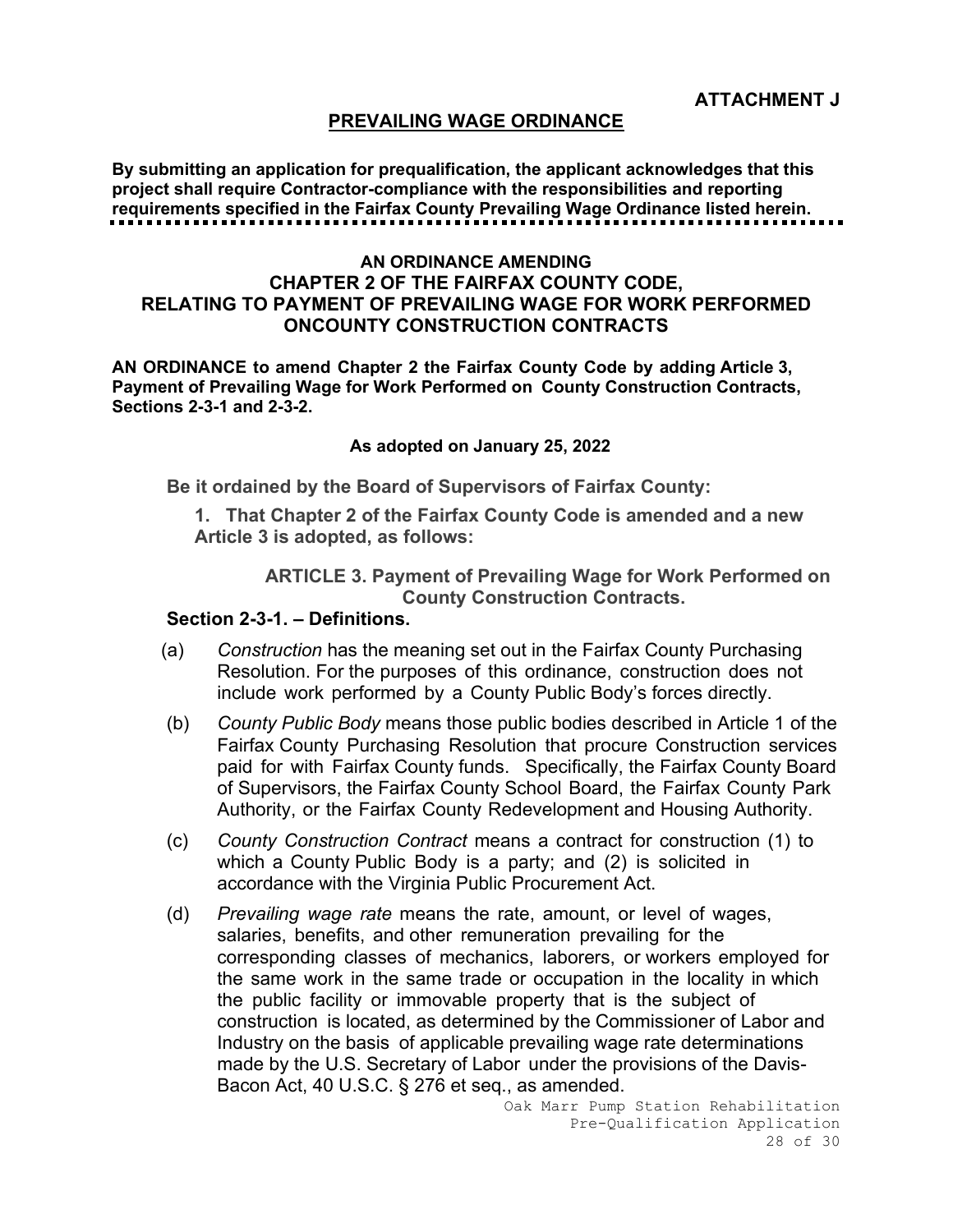## **Section 2-3-2. – Prevailing Wage for County Construction Contracts:**

- (a) Any contractor or subcontractor who employs any mechanic, laborer, or worker to perform work contracted to be done under a County Construction Contract at a rate that is less than the prevailing wage rate (i) is liable to such individuals for the payment of all wages due, plus interest at an annual rate of eight percent accruing from the date the wages were due; and (ii) will be disqualified from bidding on public contracts with any public body until the contractor or subcontractor has made full restitution of the amount described in clause (i) owed to such individuals. A contractor or subcontractor who willfully violates this section is guilty of a Class 1 misdemeanor.
- (b) Upon the award of any County Construction Contract, the contractor to whom such contract is awarded must certify, under oath, to the Commissioner of Labor and Industry the pay scale for each craft or trade employed on the project to be used by such contractor and any of the contractor's subcontractors in determining compensation for work to be performed under such County Construction Contract. This certification will, for each craft or trade employed on the project, specify the total hourly amount to be paid to employees, including wages and applicable fringe benefits, provide an itemization of the amount paid in wages and each applicable benefit, and list the names and addresses of any third-party fund, plan or program to which benefit payments will be made on behalf of employees. Within five (5) days of certifying to the Commissioner of Labor and Industry, the contractor must provide a copy of the certification to the Purchasing Agent or County organization with responsibility for the County Construction Contract as identified in the Fairfax County Purchasing Resolution, Article 1, Section 3.
- (c) Each contractor or subcontractor subject to the provisions of this section must keep, maintain, and preserve (i) records relating to the wages paid to and hours worked by each individual performing the work of any mechanic, laborer, or worker and (ii) a schedule of the occupation or work classification at which each individual performing the work of any mechanic, laborer, or worker on the public works project is employed during each workday and week. The contractor or subcontractor must preserve these records for a minimum of six years from contract expiration or termination and make such records available to the Department of Labor and Industry or the County Public Body within 10 days of a request and shall certify that records reflect the actual hours worked and the amount paid to its workers for whatever time period they request.
- (d) Within ten (10) days of a Notice to Proceed, contractors and subcontractors performing construction services pursuant to a County Construction Contract must post the general prevailing wage rate for